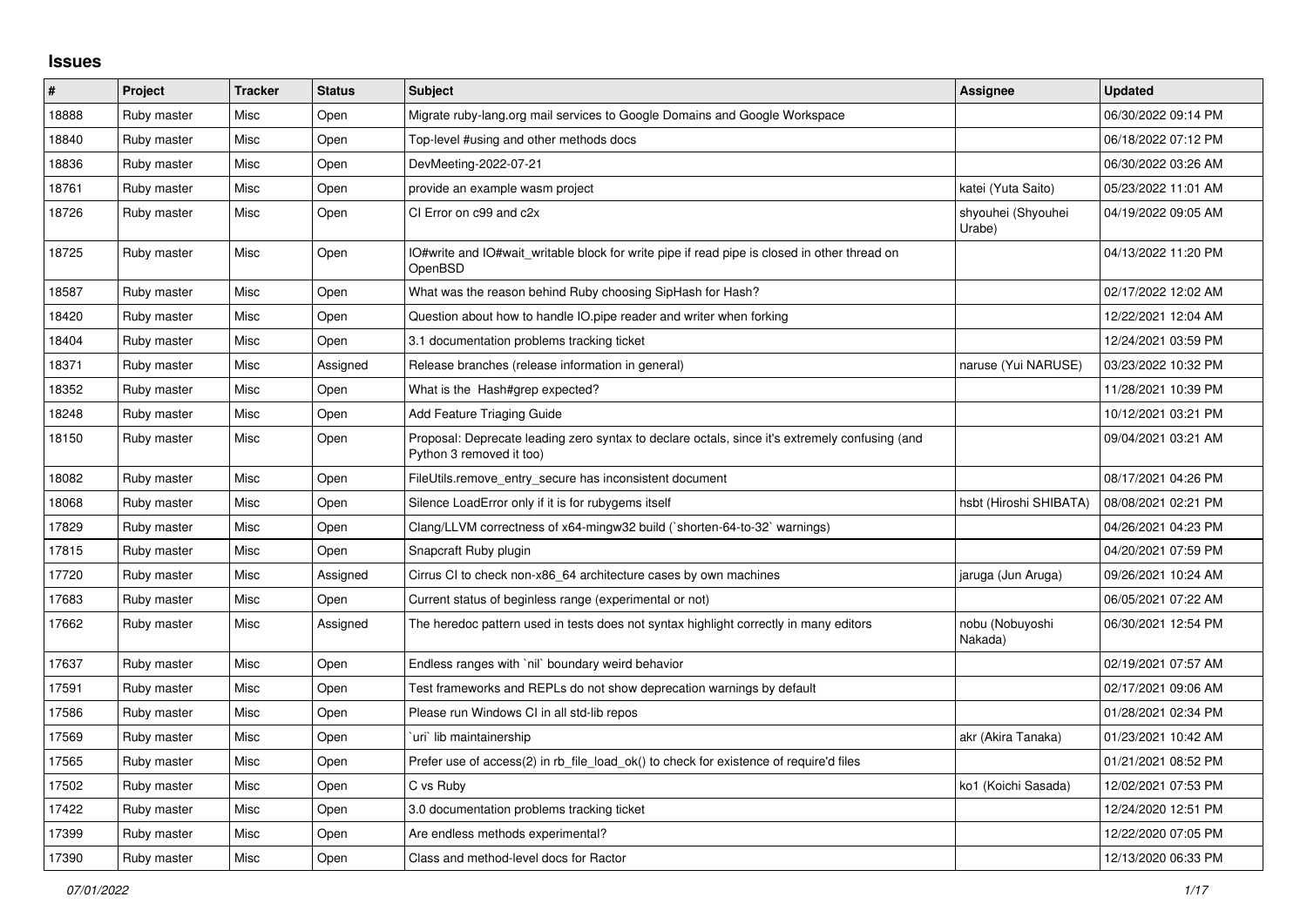| $\pmb{\#}$ | Project     | <b>Tracker</b> | <b>Status</b> | Subject                                                                                                   | Assignee                       | <b>Updated</b>      |
|------------|-------------|----------------|---------------|-----------------------------------------------------------------------------------------------------------|--------------------------------|---------------------|
| 17376      | Ruby master | Misc           | Assigned      | Reduce number of GitHub Actions                                                                           | shyouhei (Shyouhei<br>Urabe)   | 12/10/2020 11:50 AM |
| 17309      | Ruby master | Misc           | Open          | URI.escape being deprecated, yet there is no replacement                                                  |                                | 11/11/2020 12:52 AM |
| 17199      | Ruby master | Misc           | Open          | id outputed by inspect and to_s output does not allow to find actual object_id and vice-versa             |                                | 10/20/2020 09:35 PM |
| 17174      | Ruby master | Misc           | Open          | "Error relocating, symbol not found" error when compiling a native extension on Alpine with Ruby<br>>=2.4 |                                | 10/06/2020 11:19 AM |
| 17154      | Ruby master | Misc           | Open          | Update Pathname Documentation to Clarify Expected Behavior                                                | akr (Akira Tanaka)             | 09/05/2020 01:18 PM |
| 17137      | Ruby master | Misc           | Open          | Cooperation on maintaining official docker ruby images                                                    |                                | 09/02/2020 05:03 PM |
| 17053      | Ruby master | Misc           | Open          | RDoc for Hash Keys                                                                                        |                                | 07/28/2020 01:21 AM |
| 16895      | Ruby master | Misc           | Open          | Request for cooperation: Try your applications/libraries with master branch and debug options             |                                | 05/15/2020 11:51 PM |
| 16805      | Ruby master | Misc           | Assigned      | Coroutine's license is unclear                                                                            | ReiOdaira (Rei Odaira)         | 07/01/2021 10:09 PM |
| 16803      | Ruby master | Misc           | Open          | Discussion: those internal macros reside in public API headers                                            |                                | 05/14/2020 12:27 PM |
| 16750      | Ruby master | Misc           | Open          | Change typedef of VALUE for better type checking                                                          |                                | 04/03/2020 02:34 AM |
| 16747      | Ruby master | Misc           | Assigned      | Repository reorganization request                                                                         | nobu (Nobuyoshi<br>Nakada)     | 05/22/2020 01:30 PM |
| 16678      | Ruby master | Misc           | Open          | Array#values_at has unintuitive behavior when supplied a range starting with negative index               |                                | 03/09/2020 02:06 PM |
| 16671      | Ruby master | Misc           | Open          | <b>BASERUBY</b> version policy                                                                            |                                | 03/05/2020 01:11 AM |
| 16659      | Ruby master | Misc           | Open          | Documentation on Regexp missing for absence pattern (?~pat)                                               |                                | 02/27/2020 04:16 PM |
| 16630      | Ruby master | Misc           | Assigned      | Deprecate pub/ruby/*snapshot* and use pub/ruby/snapshot/* instead                                         | matz (Yukihiro<br>Matsumoto)   | 02/27/2020 09:52 AM |
| 16629      | Ruby master | Misc           | Open          | ruby-loco now built & saved on GitHub, both mingw & mswin builds                                          |                                | 02/12/2020 01:53 PM |
| 16512      | Ruby master | Misc           | Assigned      | Improving `www.ruby-lang.org` reference by merging with `rubyreferences.github.io`                        | zverok (Victor Shepelev)       | 02/01/2022 12:28 PM |
| 16507      | Ruby master | Misc           | Open          | $=$ vs include? or match?                                                                                 |                                | 01/12/2020 11:27 PM |
| 16487      | Ruby master | Misc           | Open          | Potential for SIMD usage in ruby-core                                                                     |                                | 01/16/2020 05:25 AM |
| 16464      | Ruby master | Misc           | Open          | Which core objects should support deconstruct/deconstruct_keys?                                           |                                | 12/30/2019 07:54 AM |
| 16436      | Ruby master | Misc           | Open          | hash missing #last method, make it not so consistent (it has #first)                                      |                                | 01/06/2021 09:47 AM |
| 16408      | Ruby master | Misc           | Open          | Ruby docs list incorrect method signatures for PTY::getpty/PTY::spawn                                     |                                | 12/12/2019 05:12 PM |
| 16396      | Ruby master | Misc           | Open          | What is the reason for this behaviour of Find.find?                                                       |                                | 12/09/2019 02:51 PM |
| 16346      | Ruby master | Misc           | Open          | Confusing macro name: RUBY_MARK_NO_PIN_UNLESS_NULL                                                        |                                | 11/13/2019 07:39 AM |
| 16267      | Ruby master | Misc           | Open          | MinGW CI - add to Actions?                                                                                |                                | 10/21/2019 01:10 AM |
| 16235      | Ruby master | Misc           | Open          | ENV assoc spec test does not test invalid name                                                            |                                | 10/05/2019 10:53 PM |
| 16188      | Ruby master | Misc           | Open          | What are the performance implications of the new keyword arguments in 2.7 and 3.0?                        | jeremyevans0 (Jeremy<br>Evans) | 11/27/2019 04:45 PM |
| 16160      | Ruby master | Misc           | Open          | Lazy init thread local storage                                                                            |                                | 09/22/2019 01:55 AM |
| 16157      | Ruby master | Misc           | Open          | What is the correct and *portable* way to do generic delegation?                                          |                                | 10/15/2019 04:28 PM |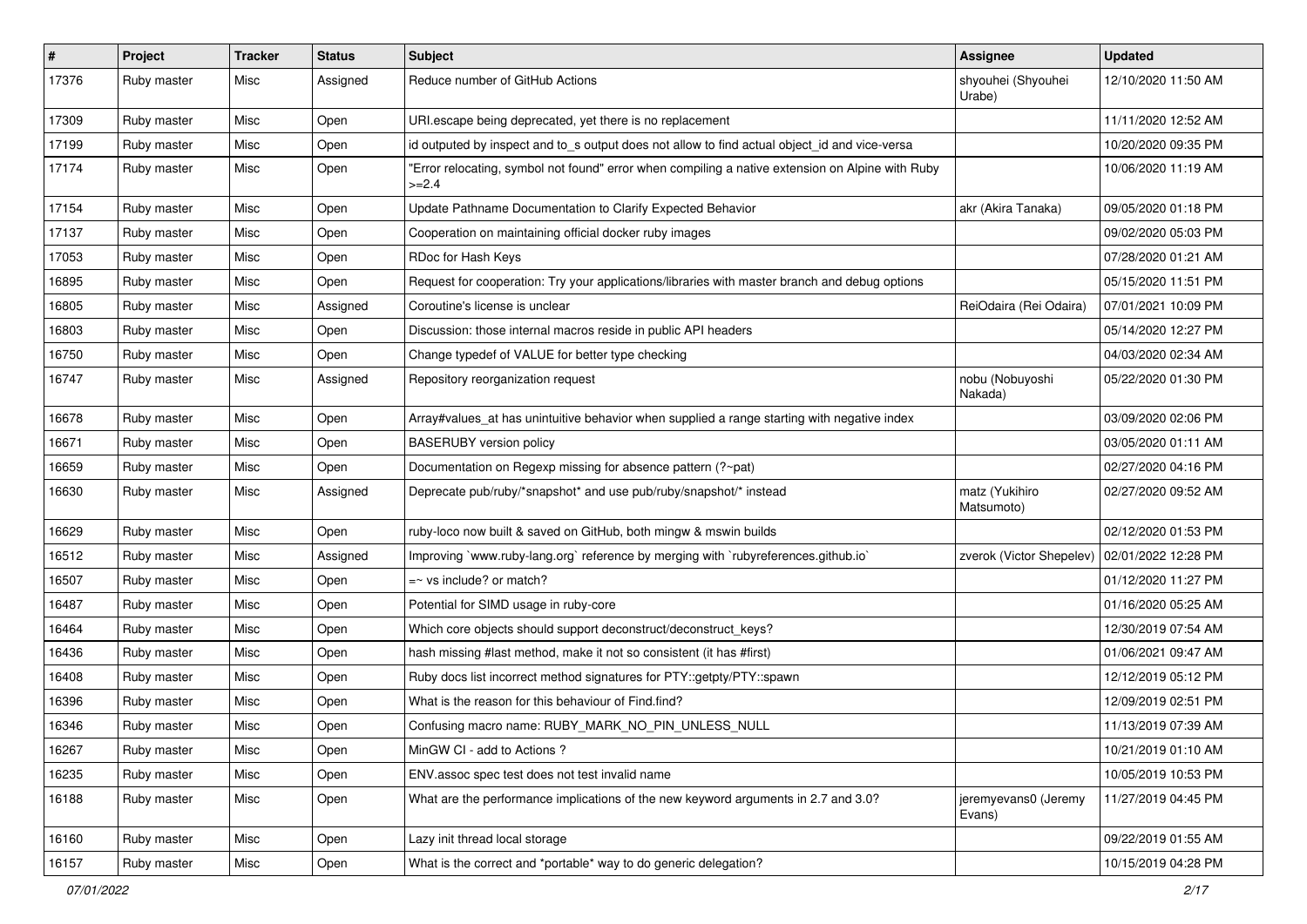| $\vert$ # | Project     | <b>Tracker</b> | <b>Status</b> | <b>Subject</b>                                                                                                                      | <b>Assignee</b>              | <b>Updated</b>      |
|-----------|-------------|----------------|---------------|-------------------------------------------------------------------------------------------------------------------------------------|------------------------------|---------------------|
| 16130     | Ruby master | Misc           | Open          | [Discussion / Ideas] Finding a good name for the concept of/behind guilds - primarily the NAME                                      |                              | 08/27/2019 04:00 PM |
| 16124     | Ruby master | Misc           | Assigned      | Let the transient heap belong to objspace                                                                                           | ko1 (Koichi Sasada)          | 11/18/2019 08:48 AM |
| 16114     | Ruby master | Misc           | Open          | Naming of "beginless range"                                                                                                         |                              | 10/08/2019 03:06 PM |
| 16025     | Ruby master | Misc           | Assigned      | 'st_check_for_sizeof_st_index_t' declared as array with a negative size (emscripten)                                                | nobu (Nobuyoshi<br>Nakada)   | 07/30/2019 11:20 AM |
| 15806     | Ruby master | Misc           | Assigned      | Explicitly initialise encodings on init to remove branches on encoding lookup                                                       | nobu (Nobuyoshi<br>Nakada)   | 08/29/2019 04:29 AM |
| 15802     | Ruby master | Misc           | Open          | Reduce the minimum string buffer size from 127 to 63 bytes                                                                          | ko1 (Koichi Sasada)          | 07/30/2019 04:04 AM |
| 15744     | Ruby master | Misc           | Open          | Improvement needed to documentation of 'Literals'                                                                                   |                              | 06/24/2019 02:27 AM |
| 15654     | Ruby master | Misc           | Open          | Documentation for Complex is wrong or misleading                                                                                    |                              | 03/11/2019 11:55 AM |
| 15568     | Ruby master | Misc           | Open          | TracePoint(:raise)#parameters raises RuntimeError                                                                                   |                              | 01/27/2019 12:02 AM |
| 15514     | Ruby master | Misc           | Open          | Add documentation for implicit array decomposition                                                                                  |                              | 01/10/2019 04:43 PM |
| 15510     | Ruby master | Misc           | Open          | Easter egg in Thread.handle_interrupt                                                                                               |                              | 01/05/2019 11:53 PM |
| 15487     | Ruby master | Misc           | Assigned      | Clarify default gems maintanance policy                                                                                             | hsbt (Hiroshi SHIBATA)       | 12/30/2018 08:42 PM |
| 15431     | Ruby master | Misc           | Open          | Hashes and arrays should not require commas to seperate values when using new lines                                                 |                              | 12/18/2018 11:05 AM |
| 15418     | Ruby master | Misc           | Open          | Date.parse('2018')                                                                                                                  |                              | 12/15/2018 09:17 PM |
| 15402     | Ruby master | Misc           | Open          | Shrinking excess retained memory of container types on promotion to uncollectible                                                   |                              | 12/11/2018 08:43 PM |
| 15249     | Ruby master | Misc           | Open          | Documentation for attr_accessor and attr_reader should be corrected                                                                 |                              | 10/23/2018 08:09 PM |
| 15224     | Ruby master | Misc           | Open          | [DOCs] Minor inconsistency in class Array #initialize_copy -<br>https://ruby-doc.org/core-2.5.1/Array.html#method-i-initialize_copy |                              | 10/13/2018 02:26 PM |
| 15202     | Ruby master | Misc           | Open          | Adding Coverity Scan to CI to see the result casually                                                                               |                              | 10/25/2018 10:50 AM |
| 15136     | Ruby master | Misc           | Open          | Fix - Wparentheses warnings                                                                                                         |                              | 09/20/2018 09:41 AM |
| 15007     | Ruby master | Misc           | Open          | Let all Init_xxx and extension APIs frequently called from init code paths be considered cold                                       | naruse (Yui NARUSE)          | 12/06/2018 11:05 AM |
| 14917     | Ruby master | Misc           | Assigned      | Add RDoc documents to tar ball                                                                                                      | aycabta (aycabta.)           | 07/21/2018 09:29 AM |
| 14825     | Ruby master | Misc           | Open          | When redefining `attr_xx` methods the visibility becomes `public`                                                                   |                              | 06/05/2018 05:57 AM |
| 14770     | Ruby master | Misc           | Open          | [META] DevelopersMeeting                                                                                                            |                              | 05/17/2018 12:28 PM |
| 14768     | Ruby master | Misc           | Open          | Add documentation for    and &&                                                                                                     |                              | 05/17/2018 09:45 AM |
| 14760     | Ruby master | Misc           | Open          | cross-thread IO#close semantics                                                                                                     | matz (Yukihiro<br>Matsumoto) | 05/17/2018 08:21 AM |
| 14735     | Ruby master | Misc           | Open          | thread-safe operations in a hash could be documented                                                                                |                              | 05/04/2018 01:09 PM |
| 14692     | Ruby master | Misc           | Open          | Question: Ruby stdlib's Option Parser                                                                                               | nobu (Nobuyoshi<br>Nakada)   | 04/22/2018 05:53 AM |
| 14673     | Ruby master | Misc           | Open          | Documentation for `Array#drop` / `drop_while` unclear in regard to modification                                                     |                              | 04/10/2018 09:51 AM |
| 14190     | Ruby master | Misc           | Open          | What are the semantics of \$SAFE?                                                                                                   |                              | 12/15/2017 10:28 PM |
| 14149     | Ruby master | Misc           | Open          | Ruby Birthday Thread - 25th years anniversary                                                                                       |                              | 12/02/2017 01:40 AM |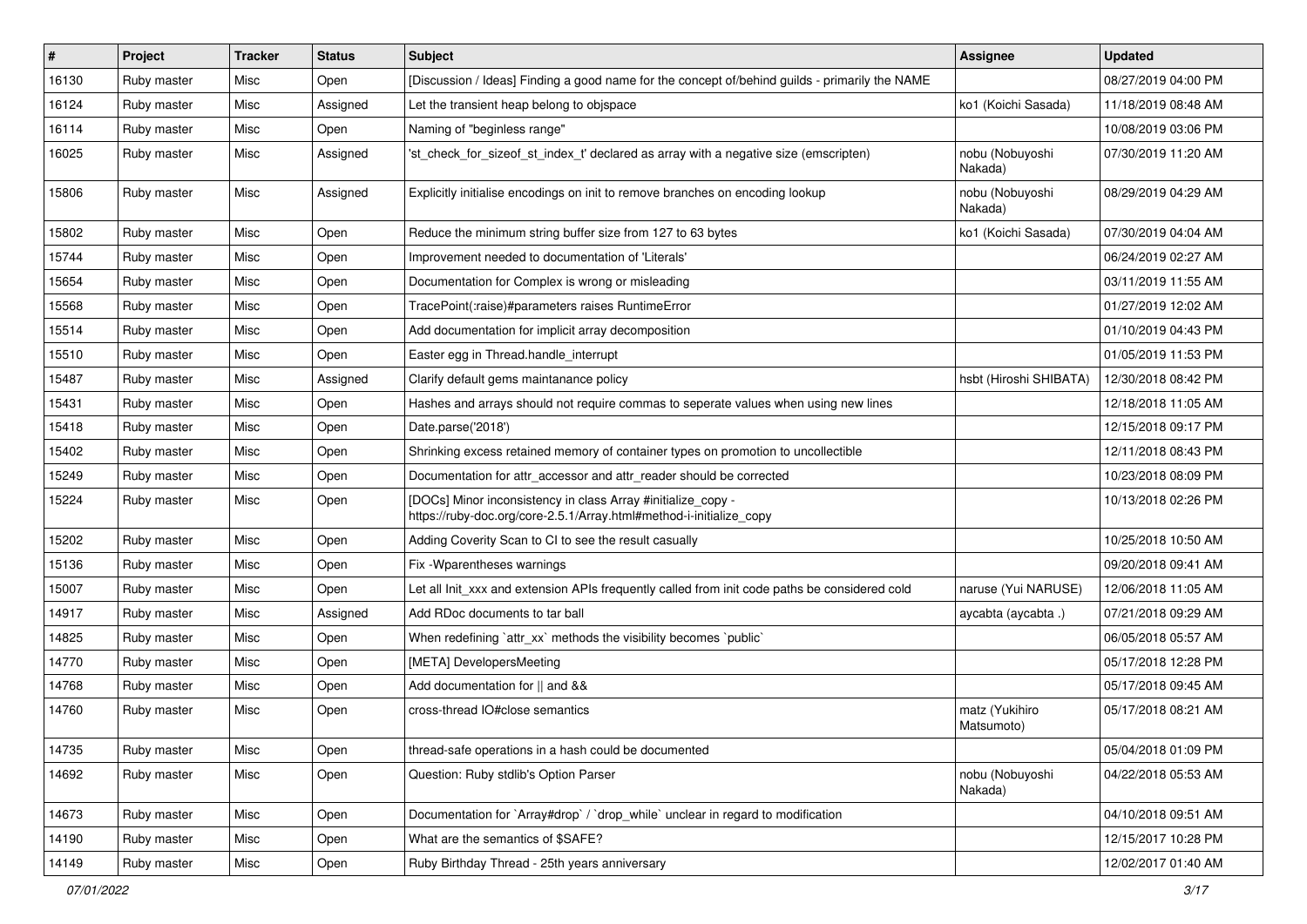| $\vert$ # | Project     | <b>Tracker</b> | <b>Status</b> | Subject                                                                                                                                               | <b>Assignee</b>                 | <b>Updated</b>      |
|-----------|-------------|----------------|---------------|-------------------------------------------------------------------------------------------------------------------------------------------------------|---------------------------------|---------------------|
| 14037     | Ruby master | Misc           | Open          | Writing doxygen document comments to static functions                                                                                                 |                                 | 10/21/2017 07:48 AM |
| 13968     | Ruby master | Misc           | Open          | [Ruby 3.x perhaps] - A (minimal?) static variant of ruby                                                                                              |                                 | 01/14/2018 03:24 PM |
| 13804     | Ruby master | Misc           | Open          | Protected methods cannot be overridden                                                                                                                |                                 | 08/10/2017 09:41 PM |
| 13787     | Ruby master | Misc           | Open          | The path to Ruby 3.x - would it be useful to have a separate thread here at the tracker, for<br>discussions and issues and ideas related to ruby 3.x? |                                 | 08/08/2017 08:29 AM |
| 13634     | Ruby master | Misc           | Open          | NilClass is lying about respond_to?(:clone)                                                                                                           |                                 | 06/06/2017 08:27 AM |
| 13622     | Ruby master | Misc           | Assigned      | Documentation missing                                                                                                                                 | stomar (Marcus<br>Stollsteimer) | 06/03/2017 07:27 AM |
| 13497     | Ruby master | Misc           | Open          | Docs, code samples, Ripper example                                                                                                                    |                                 | 04/23/2017 04:27 AM |
| 13209     | Ruby master | Misc           | Open          | fact.rb in ruby/sample variations                                                                                                                     |                                 | 02/14/2017 12:10 AM |
| 13072     | Ruby master | Misc           | Open          | Current state of date standard library                                                                                                                |                                 | 09/02/2017 05:38 PM |
| 12911     | Ruby master | Misc           | Assigned      | Translate docs                                                                                                                                        |                                 | 11/24/2021 04:52 AM |
| 12751     | Ruby master | Misc           | Open          | Incompatibility of Ruby 3                                                                                                                             |                                 | 09/14/2016 12:48 PM |
| 12595     | Ruby master | Misc           | Open          | Documentation                                                                                                                                         |                                 | 07/18/2016 04:39 PM |
| 12277     | Ruby master | Misc           | Open          | Coding rule: colum number                                                                                                                             |                                 | 04/13/2016 06:32 PM |
| 11783     | Ruby master | Misc           | Open          | Do you have any idea if you have a budgets?                                                                                                           |                                 | 05/16/2019 09:06 PM |
| 11570     | Ruby master | Misc           | Open          | Clarify autoload chaining behavior                                                                                                                    |                                 | 10/06/2015 04:52 PM |
| 11355     | Ruby master | Misc           | Open          | Exceptions inheriting from Timeout:: Error should behave the same way                                                                                 |                                 | 07/15/2015 04:59 PM |
| 11295     | Ruby master | Misc           | Open          | Request for comments about error messages                                                                                                             |                                 | 10/22/2015 09:12 AM |
| 10983     | Ruby master | Misc           | Open          | Why blocks make Ruby methods 439% slower?                                                                                                             |                                 | 11/10/2015 06:21 AM |
| 10791     | Ruby master | Misc           | Assigned      | [PATCH 1/1] Remove unnecessary passing value from doc for Observable                                                                                  |                                 | 08/10/2018 10:51 AM |
| 10783     | Ruby master | Misc           | Open          | String#concat has an "appending" behavior                                                                                                             |                                 | 08/08/2018 03:08 AM |
| 10628     | Ruby master | Misc           | Open          | Peformance of URI module                                                                                                                              | naruse (Yui NARUSE)             | 12/26/2014 04:08 PM |
| 10560     | Ruby master | Misc           | Assigned      | confusion between $x=x+y$ , $x+=y$ , x.concat(y) and y.each{ z  $x<}$                                                                                 | zzak (Zachary Scott)            | 01/05/2018 09:02 PM |
| 10541     | Ruby master | Misc           | Open          | Remove shorthand string interpolation syntax                                                                                                          | matz (Yukihiro<br>Matsumoto)    | 10/08/2015 05:44 PM |
| 10513     | Ruby master | Misc           | Open          | instance_eval yields the receiver, but is documented to yield no arguments                                                                            | zzak (Zachary Scott)            | 11/14/2014 10:29 PM |
| 10424     | Ruby master | Misc           | Open          | Error message when sorting NaN                                                                                                                        |                                 | 10/25/2014 02:13 PM |
| 10312     | Ruby master | Misc           | Open          | Give people more control over how the ruby parser sees code and lexical code elements<br>(valid/invalid - toggle options) + macros                    |                                 | 01/20/2016 05:14 PM |
| 9832      | Ruby master | Misc           | Open          | better concurrency in threads                                                                                                                         |                                 | 05/12/2014 12:33 PM |
| 9724      | Ruby master | Misc           | Open          | Warnings in Ruby: allow per-file directives to i.e. suppress warnings                                                                                 |                                 | 04/10/2014 06:21 PM |
| 9516      | Ruby master | Misc           | Open          | Consolidate all deprecation messages to one or more helper methods                                                                                    |                                 | 02/13/2014 05:11 PM |
| 9136      | Ruby master | Misc           | Assigned      | Deprecated Enumerator.new(object, method) bad for BasicObject                                                                                         | zzak (Zachary Scott)            | 11/23/2013 03:58 AM |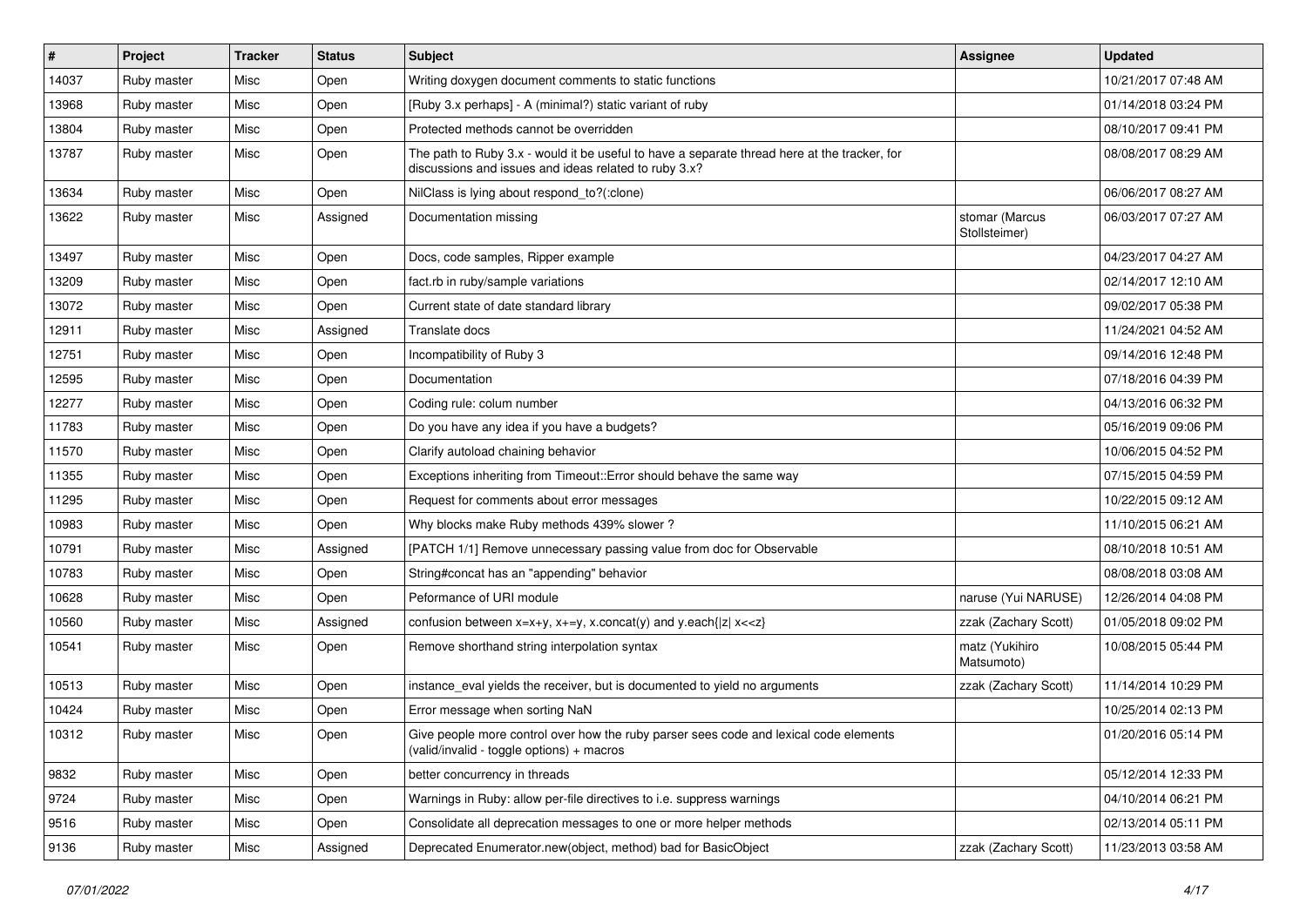| $\vert$ # | Project     | <b>Tracker</b> | <b>Status</b> | Subject                                                                                   | Assignee                | <b>Updated</b>      |
|-----------|-------------|----------------|---------------|-------------------------------------------------------------------------------------------|-------------------------|---------------------|
| 18885     | Ruby master | Feature        | Open          | Long lived fork advisory API (potential Copy on Write optimizations)                      |                         | 06/30/2022 09:27 AM |
| 18841     | Ruby master | Feature        | Open          | Proposal: autoload_relative                                                               |                         | 06/19/2022 11:22 PM |
| 18835     | Ruby master | Feature        | Open          | Add InstructionSequence#type method                                                       |                         | 06/16/2022 10:30 PM |
| 18832     | Ruby master | Feature        | Open          | Do not have class/module keywords consider ancestors of Object                            |                         | 06/21/2022 05:50 AM |
| 18831     | Ruby master | Feature        | Open          | Block argument to `yield`                                                                 |                         | 06/18/2022 03:12 AM |
| 18825     | Ruby master | Feature        | Open          | Specialized instruction for "array literal + `.hash`"                                     |                         | 06/14/2022 05:24 PM |
| 18822     | Ruby master | Feature        | Open          | Ruby lack a proper method to percent-encode strings for URIs (RFC 3986)                   |                         | 06/09/2022 02:42 PM |
| 18821     | Ruby master | Feature        | Open          | Expose Pattern Matching interfaces in core classes                                        |                         | 06/09/2022 07:24 AM |
| 18815     | Ruby master | Feature        | Open          | instance_{eval,exec} vs Proc#>>                                                           |                         | 06/02/2022 05:17 PM |
| 18814     | Ruby master | Feature        | Open          | Ractor: add method to query incoming message queue size                                   |                         | 06/30/2022 10:58 AM |
| 18812     | Ruby master | Feature        | Open          | Add ability to trace exit locations for YJIT                                              |                         | 06/01/2022 02:42 PM |
| 18809     | Ruby master | Feature        | Open          | Add Numeric#ceildiv                                                                       |                         | 06/21/2022 06:21 PM |
| 18798     | Ruby master | Feature        | Open          | UnboundMethod#==`with inherited classes                                                   |                         | 05/25/2022 12:32 AM |
| 18776     | Ruby master | Feature        | Open          | <b>Object Shapes</b>                                                                      |                         | 05/13/2022 01:11 AM |
| 18774     | Ruby master | Feature        | Open          | Add Queue#pop(timeout:)                                                                   |                         | 05/20/2022 12:27 AM |
| 18773     | Ruby master | Feature        | Assigned      | deconstruct to receive a range                                                            | ktsj (Kazuki Tsujimoto) | 06/24/2022 07:21 AM |
| 18762     | Ruby master | Feature        | Open          | Add an Array#undigits that compliments Integer#digits                                     |                         | 05/03/2022 08:08 PM |
| 18757     | Ruby master | Feature        | Open          | Introduce %R percent literal for anchored regular expression patterns                     |                         | 04/27/2022 05:30 PM |
| 18736     | Ruby master | Feature        | Open          | self-p for method chain                                                                   |                         | 04/15/2022 11:09 AM |
| 18690     | Ruby master | Feature        | Open          | Allow `Kernel#then` to take arguments                                                     |                         | 05/10/2022 06:16 PM |
| 18685     | Ruby master | Feature        | Open          | Enumerator.product: Cartesian product of enumerables                                      |                         | 04/26/2022 07:02 AM |
| 18683     | Ruby master | Feature        | Open          | Allow to create hashes with a specific capacity.                                          |                         | 04/22/2022 02:34 PM |
| 18675     | Ruby master | Feature        | Open          | Add new exception class for resolv timeouts                                               |                         | 04/01/2022 11:22 PM |
| 18668     | Ruby master | Feature        | Open          | Merge `io-nonblock` gems into core                                                        |                         | 04/21/2022 10:02 AM |
| 18659     | Ruby master | Feature        | Open          | Create a Binding at the time of an exception and make it available to Rescue              |                         | 03/25/2022 10:55 AM |
| 18654     | Ruby master | Feature        | Open          | Enhancements to prettyprint                                                               | akr (Akira Tanaka)      | 05/12/2022 01:44 PM |
| 18647     | Ruby master | Feature        | Open          | Non-recursive option for iseq-targeted Tracepoints in ruby 2.6+                           |                         | 03/18/2022 09:41 AM |
| 18644     | Ruby master | Feature        | Open          | Coerce anything callable to a Proc                                                        |                         | 06/18/2022 05:28 PM |
| 18642     | Ruby master | Feature        | Open          | Named ripper fields                                                                       |                         | 05/12/2022 01:37 PM |
| 18640     | Ruby master | Feature        | Open          | default empty string argument for `String#sub` and `String#sub!`, e.g. `"hello".sub("I")` |                         | 03/19/2022 02:33 AM |
| 18639     | Ruby master | Feature        | Open          | Update Unicode data to Unicode Version 15.0.0                                             | duerst (Martin Dürst)   | 03/22/2022 07:38 PM |
| 18630     | Ruby master | Feature        | Open          | Introduce general `IO#timeout` and `IO#timeout=`for all (non-)blocking operations.        |                         | 04/21/2022 09:36 AM |
| 18617     | Ruby master | Feature        | Open          | Allow multiples keys in Hash#[] acting like Hash#dig                                      |                         | 03/10/2022 01:36 PM |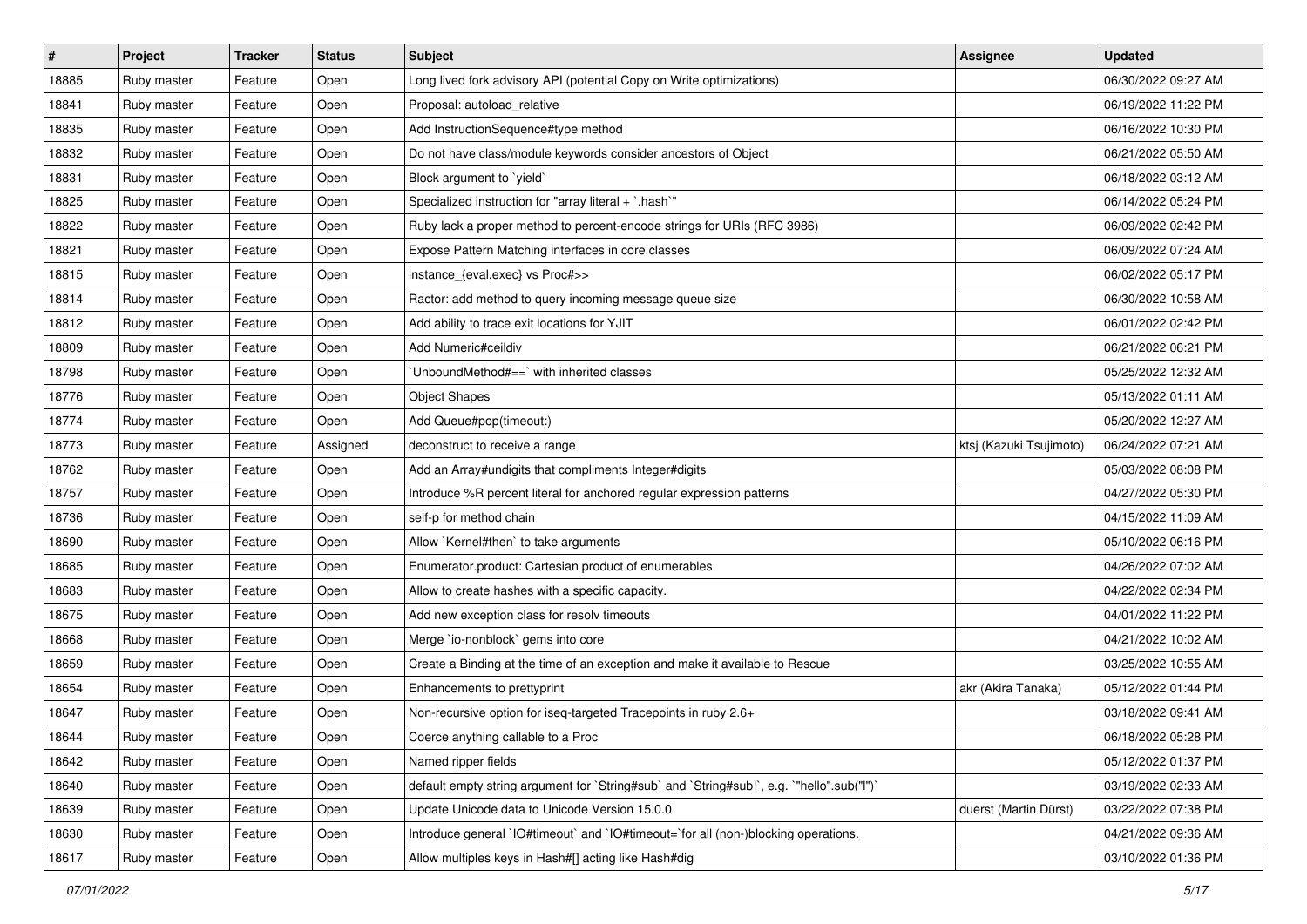| $\sharp$ | <b>Project</b> | <b>Tracker</b> | <b>Status</b> | Subject                                                                              | <b>Assignee</b>                         | <b>Updated</b>      |
|----------|----------------|----------------|---------------|--------------------------------------------------------------------------------------|-----------------------------------------|---------------------|
| 18603    | Ruby master    | Feature        | Open          | Allow syntax like obj.method(arg)=value                                              |                                         | 02/27/2022 05:04 PM |
| 18597    | Ruby master    | Feature        | Open          | Strings need a named method like `dup` that doesn't duplicate if receiver is mutable |                                         | 02/26/2022 11:56 PM |
| 18594    | Ruby master    | Feature        | Open          | Add a #to h method on URI::Generic                                                   |                                         | 03/31/2022 01:18 PM |
| 18593    | Ruby master    | Feature        | Open          | Add back URI.escape                                                                  |                                         | 02/18/2022 07:45 PM |
| 18583    | Ruby master    | Feature        | Open          | Pattern-matching: API for custom unpacking strategies?                               |                                         | 03/17/2022 01:10 PM |
| 18576    | Ruby master    | Feature        | Open          | Rename `ASCII-8BIT` encoding to `BINARY`                                             |                                         | 03/17/2022 03:06 PM |
| 18573    | Ruby master    | Feature        | Open          | Object#pack1                                                                         |                                         | 02/08/2022 08:51 AM |
| 18571    | Ruby master    | Feature        | Assigned      | Removed the bundled sources from release package after Ruby 3.2                      | hsbt (Hiroshi SHIBATA)                  | 03/28/2022 06:23 AM |
| 18568    | Ruby master    | Feature        | Open          | Explore lazy RubyGems boot to reduce need for --disable-gems                         |                                         | 02/17/2022 07:15 AM |
| 18564    | Ruby master    | Feature        | Open          | Add Exception#detailed_message                                                       | mame (Yusuke Endoh)                     | 02/01/2022 08:06 PM |
| 18559    | Ruby master    | Feature        | Open          | Allocation tracing: Objects created by the parser are attributed to Kernel.require   |                                         | 06/28/2022 12:21 PM |
| 18554    | Ruby master    | Feature        | Open          | Move unicode_normalize to a default gem                                              |                                         | 01/31/2022 05:51 PM |
| 18551    | Ruby master    | Feature        | Open          | Make Range#reverse each to raise an exception if endless                             |                                         | 01/28/2022 11:13 PM |
| 18515    | Ruby master    | Feature        | Open          | Add Range#reverse_each implementation for performance                                |                                         | 01/31/2022 02:23 AM |
| 18498    | Ruby master    | Feature        | Open          | Introduce a public WeakKeysMap that compares by equality                             |                                         | 02/20/2022 04:06 PM |
| 18494    | Ruby master    | Feature        | Open          | [RFC] ENV["RUBY_GC_"]= changes GC parameters dynamically                             |                                         | 01/17/2022 11:15 PM |
| 18478    | Ruby master    | Feature        | Open          | Module#constant_pairs                                                                |                                         | 01/11/2022 07:55 PM |
| 18477    | Ruby master    | Feature        | Open          | Float#sqrt and Integer#sqrt                                                          |                                         | 01/11/2022 07:34 PM |
| 18463    | Ruby master    | Feature        | Open          | Random number generation with xoshiro                                                |                                         | 02/13/2022 09:12 AM |
| 18462    | Ruby master    | Feature        | Open          | Proposal to merge WASI based WebAssembly support                                     |                                         | 03/24/2022 03:05 AM |
| 18459    | Ruby master    | Feature        | Assigned      | IRB autocomplete dropdown colour options                                             | aycabta (aycabta.)                      | 01/05/2022 02:15 AM |
| 18450    | Ruby master    | Feature        | Assigned      | Force break in prettyprint                                                           | akr (Akira Tanaka)                      | 12/29/2021 02:02 PM |
| 18440    | Ruby master    | Feature        | Open          | YJIT is enabled if any YJIT tuning options are set                                   |                                         | 12/30/2021 08:17 PM |
| 18439    | Ruby master    | Feature        | Open          | Support YJIT for VC++                                                                | maximecb (Maxime<br>Chevalier-Boisvert) | 01/10/2022 11:29 PM |
| 18438    | Ruby master    | Feature        | Open          | Add `Exception#additional_message` to show additional error information              |                                         | 02/07/2022 02:55 AM |
| 18423    | Ruby master    | Feature        | Open          | Installing stable versions like 3.0.3 from source generates fatal error by make      |                                         | 12/23/2021 11:44 PM |
| 18418    | Ruby master    | Feature        | Open          | Add Net::HTTP#security_level=                                                        |                                         | 12/19/2021 11:58 AM |
| 18411    | Ruby master    | Feature        | Open          | Introduce `Fiber.blocking` for disabling scheduler.                                  |                                         | 12/23/2021 05:10 PM |
| 18410    | Ruby master    | Feature        | Open          | Proposal to make inspect include underscores on numerics                             |                                         | 12/16/2021 09:07 AM |
| 18408    | Ruby master    | Feature        | Assigned      | Allow pattern match to set instance variables                                        | ktsi (Kazuki Tsujimoto)                 | 01/26/2022 07:07 PM |
| 18402    | Ruby master    | Feature        | Open          | <b>Argument Labels</b>                                                               |                                         | 01/31/2022 06:14 PM |
| 18401    | Ruby master    | Feature        | Open          | Rework `require_relative` to add the "current path" on `\$LOAD_PATH`                 |                                         | 12/09/2021 05:41 PM |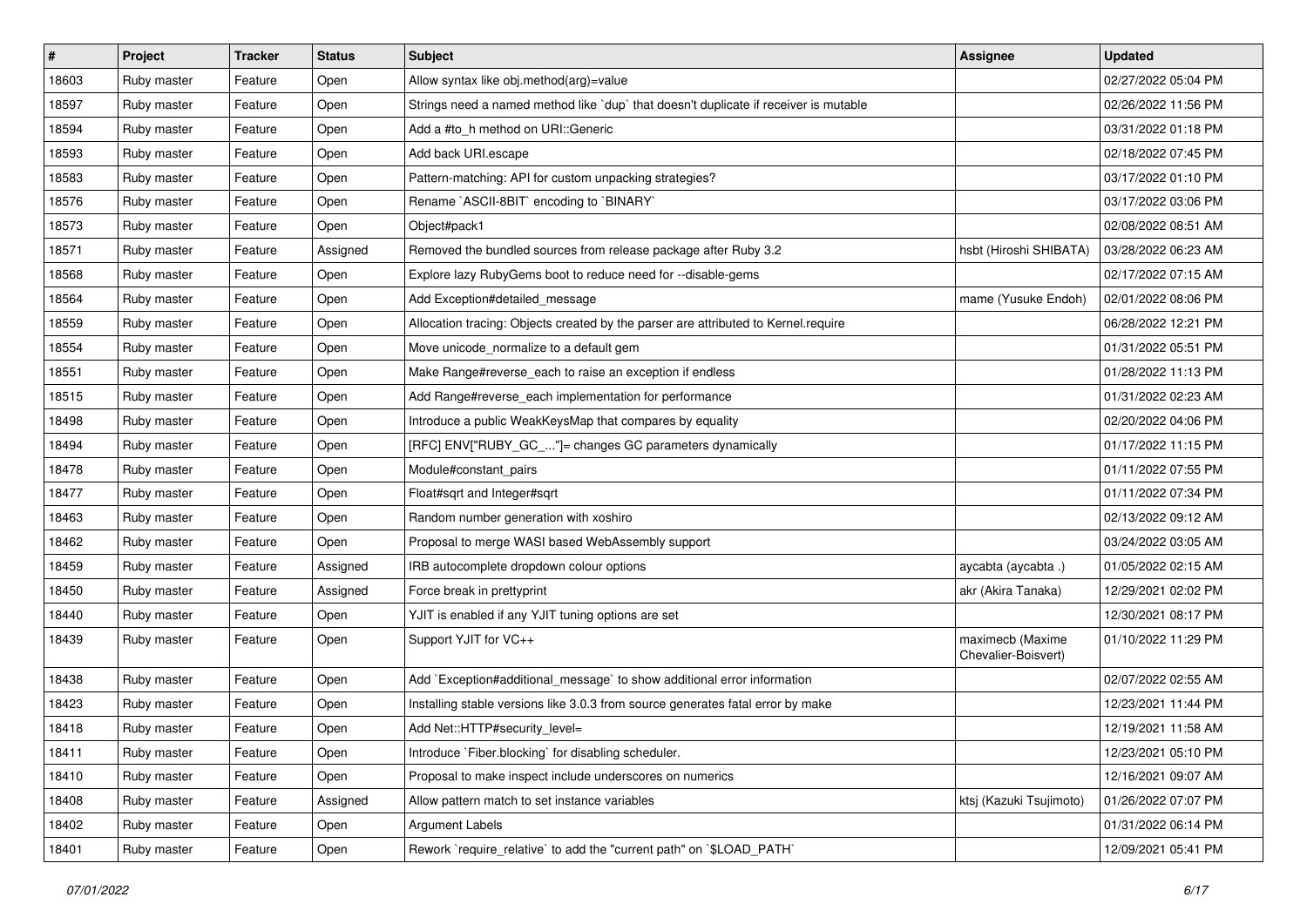| $\vert$ # | Project     | <b>Tracker</b> | <b>Status</b> | <b>Subject</b>                                                                                                                                                        | Assignee                      | <b>Updated</b>      |
|-----------|-------------|----------------|---------------|-----------------------------------------------------------------------------------------------------------------------------------------------------------------------|-------------------------------|---------------------|
| 18395     | Ruby master | Feature        | Open          | Introduce Array#subtract! for performance                                                                                                                             |                               | 12/08/2021 04:42 PM |
| 18384     | Ruby master | Feature        | Open          | Pattern Match Object                                                                                                                                                  |                               | 05/07/2022 06:01 PM |
| 18376     | Ruby master | Feature        | Open          | Version comparison API                                                                                                                                                |                               | 12/30/2021 10:33 AM |
| 18369     | Ruby master | Feature        | Open          | users.detect(:name, "Dorian") as shorthand for users.detect {  user  user.name == "Dorian" }                                                                          |                               | 12/03/2021 02:23 PM |
| 18368     | Ruby master | Feature        | Open          | Range#step semantics for non-Numeric ranges                                                                                                                           |                               | 02/02/2022 03:42 PM |
| 18360     | Ruby master | Feature        | Open          | <b>PrettyPrint enhancements</b>                                                                                                                                       |                               | 11/24/2021 12:15 AM |
| 18357     | Ruby master | Feature        | Open          | Proposal: stop raising when block passed to IO#each_* closes the IO                                                                                                   |                               | 11/22/2021 09:03 PM |
| 18334     | Ruby master | Feature        | Open          | ENV#to_h returns a new Hash object but Hash#to_h does not, which can cause inconsistencies                                                                            |                               | 11/17/2021 05:46 PM |
| 18332     | Ruby master | Feature        | Open          | a ? b                                                                                                                                                                 |                               | 12/29/2021 04:38 AM |
| 18331     | Ruby master | Feature        | Open          | Kernel.#Time                                                                                                                                                          |                               | 11/13/2021 12:41 PM |
| 18296     | Ruby master | Feature        | Open          | Custom exception formatting should override `Exception#full_message`.                                                                                                 |                               | 12/15/2021 08:49 PM |
| 18291     | Ruby master | Feature        | Open          | When use $=$ with named group, if regex is on the right side, variable not defined.                                                                                   |                               | 11/06/2021 12:36 PM |
| 18285     | Ruby master | Feature        | Open          | NoMethodError#message uses a lot of CPU/is really expensive to call                                                                                                   |                               | 01/30/2022 12:45 PM |
| 18275     | Ruby master | Feature        | Open          | Add an option to define_method to not capture the surrounding environment                                                                                             | ko1 (Koichi Sasada)           | 12/03/2021 02:34 PM |
| 18265     | Ruby master | Feature        | Open          | Self-contained one-binary feature which discuss on ruby kaigi 2021 day 2, $\mathbb I$ Ruby Committers vs<br>the World / CRuby Committers                              |                               | 10/24/2021 04:11 PM |
| 18262     | Ruby master | Feature        | Open          | Enumerator::Lazy#partition                                                                                                                                            |                               | 11/20/2021 10:17 AM |
| 18259     | Ruby master | Feature        | Open          | Support quarter spec %q in Time#strftime                                                                                                                              |                               | 10/21/2021 12:15 PM |
| 18256     | Ruby master | Feature        | Open          | Change the canonical name of Thread::Mutex, Thread::Queue, Thread::SizedQueue and<br>Thread::ConditionVariable to just Mutex, Queue, SizedQueue and ConditionVariable |                               | 10/20/2021 10:59 PM |
| 18242     | Ruby master | Feature        | Open          | Parser makes multiple assignment sad in confusing way                                                                                                                 |                               | 10/09/2021 07:58 AM |
| 18228     | Ruby master | Feature        | Open          | Add a 'timeout' option to 'IO.copy_stream'                                                                                                                            |                               | 10/01/2021 05:10 AM |
| 18227     | Ruby master | Feature        | Open          | Static class initialization.                                                                                                                                          | ioquatix (Samuel<br>Williams) | 09/29/2021 09:21 PM |
| 18194     | Ruby master | Feature        | Open          | No easy way to format exception messages per thread/fiber scheduler context.                                                                                          | mame (Yusuke Endoh)           | 09/29/2021 10:10 AM |
| 18181     | Ruby master | Feature        | Open          | Introduce Enumerable#min_with_value, max_with_value, and minmax_with_value                                                                                            |                               | 01/25/2022 07:33 AM |
| 18179     | Ruby master | Feature        | Open          | Add Math methods to Numeric                                                                                                                                           |                               | 03/24/2022 02:54 PM |
| 18168     | Ruby master | Feature        | Open          | Add ActiveSupport deep_transform_values to Ruby                                                                                                                       |                               | 09/15/2021 05:29 AM |
| 18162     | Ruby master | Feature        | Open          | Shorthand method Proc#isolate to create isolated proc objects                                                                                                         |                               | 09/13/2021 02:33 AM |
| 18159     | Ruby master | Feature        | Open          | Integrate functionality of dead end gem into Ruby                                                                                                                     | matz (Yukihiro<br>Matsumoto)  | 06/17/2022 02:06 PM |
| 18151     | Ruby master | Feature        | Open          | Incorrect Resolv result when DNS server is unreachable                                                                                                                |                               | 09/18/2021 12:22 AM |
| 18146     | Ruby master | Feature        | Open          | Add 'delete prefix' and 'delete suffix' to 'Pathname'                                                                                                                 |                               | 09/03/2021 04:59 AM |
| 18137     | Ruby master | Feature        | Open          | A new method to check Proc is isolated or not                                                                                                                         |                               | 10/27/2021 07:30 AM |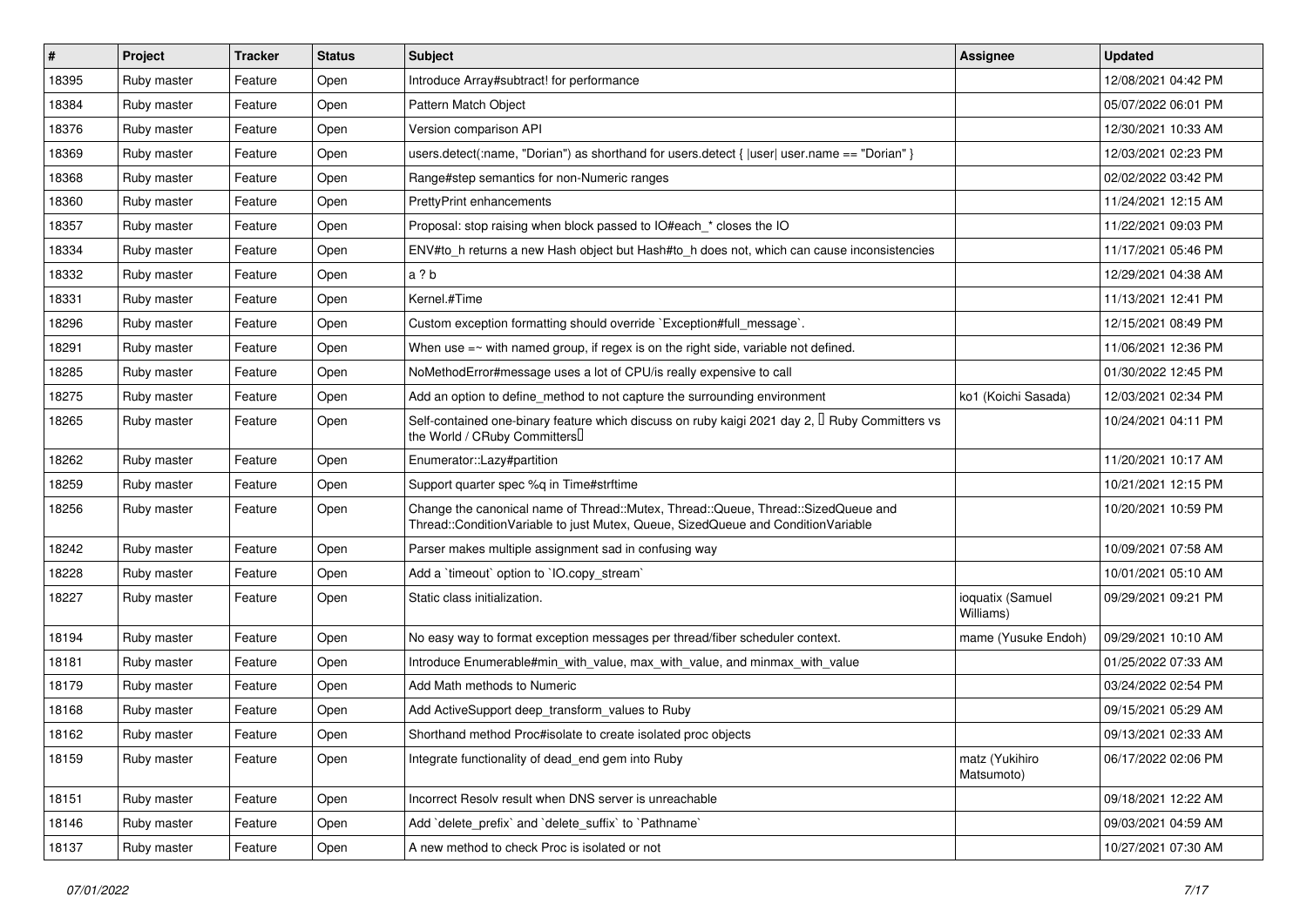| $\vert$ # | Project     | <b>Tracker</b> | <b>Status</b> | Subject                                                                                                                                     | Assignee                     | <b>Updated</b>      |
|-----------|-------------|----------------|---------------|---------------------------------------------------------------------------------------------------------------------------------------------|------------------------------|---------------------|
| 18136     | Ruby master | Feature        | Open          | take_while_after                                                                                                                            |                              | 01/28/2022 06:23 AM |
| 18135     | Ruby master | Feature        | Open          | Introduce Enumerable#detect_only                                                                                                            |                              | 09/02/2021 05:44 PM |
| 18127     | Ruby master | Feature        | Open          | Ractor-local version of Singleton                                                                                                           |                              | 11/09/2021 02:45 PM |
| 18083     | Ruby master | Feature        | Open          | Capture error in ensure block.                                                                                                              |                              | 10/21/2021 01:00 PM |
| 18070     | Ruby master | Feature        | Open          | `attr` should be removed                                                                                                                    |                              | 08/09/2021 05:51 PM |
| 18069     | Ruby master | Feature        | Open          | 'instance_exec' is just ignored when the block is originally a method                                                                       |                              | 08/10/2021 05:33 AM |
| 18063     | Ruby master | Feature        | Open          | io uring implementation                                                                                                                     |                              | 08/05/2021 10:02 AM |
| 18057     | Ruby master | Feature        | Open          | Introduce Array#mean                                                                                                                        |                              | 08/02/2021 02:16 PM |
| 18055     | Ruby master | Feature        | Open          | Introduce                                                                                                                                   |                              | 07/30/2021 09:30 AM |
| 18035     | Ruby master | Feature        | Open          | Introduce general model/semantic for immutable by default.                                                                                  |                              | 11/09/2021 04:47 PM |
| 18033     | Ruby master | Feature        | Open          | Time.new to parse a string                                                                                                                  |                              | 12/07/2021 02:15 PM |
| 18005     | Ruby master | Feature        | Open          | Enable non-blocking 'binding.irb'.                                                                                                          |                              | 06/24/2021 07:20 PM |
| 18004     | Ruby master | Feature        | Open          | Add Async to the stdlib                                                                                                                     |                              | 11/26/2021 06:01 AM |
| 17994     | Ruby master | Feature        | Open          | Clarify 'IO.read' behavior and add 'File.read' method                                                                                       |                              | 07/16/2021 03:04 AM |
| 17950     | Ruby master | Feature        | Open          | Unable to pattern-match against a String key                                                                                                |                              | 06/15/2021 11:42 AM |
| 17944     | Ruby master | Feature        | Open          | Remove Socket.gethostbyaddr and Socket.gethostbyname                                                                                        |                              | 06/10/2021 08:26 AM |
| 17942     | Ruby master | Feature        | Open          | Add a `initialize(public @a, private @b)` shortcut syntax for defining public/private accessors for<br>instance vars as part of constructor |                              | 12/13/2021 12:43 AM |
| 17938     | Ruby master | Feature        | Open          | Keyword alternative for boolean positional arguments                                                                                        |                              | 07/15/2021 06:46 AM |
| 17924     | Ruby master | Feature        | Open          | Range#infinite?                                                                                                                             |                              | 07/08/2021 11:58 PM |
| 17884     | Ruby master | Feature        | Open          | locindex for profiling tools                                                                                                                | ko1 (Koichi Sasada)          | 05/24/2021 04:17 PM |
| 17859     | Ruby master | Feature        | Open          | Start IRB when running just `ruby`                                                                                                          |                              | 05/14/2021 07:54 AM |
| 17856     | Ruby master | Feature        | Open          | ary.member? is slower than ary.include?                                                                                                     |                              | 05/11/2021 10:12 AM |
| 17851     | Ruby master | Feature        | Open          | ruby extension for memoryview                                                                                                               |                              | 05/05/2021 03:15 PM |
| 17849     | Ruby master | Feature        | Open          | Fix Timeout timeout so that it can be used in threaded Web servers                                                                          | matz (Yukihiro<br>Matsumoto) | 04/10/2022 06:26 AM |
| 17844     | Ruby master | Feature        | Open          | Support list of methods to test with respond_to?                                                                                            |                              | 05/06/2021 07:00 PM |
| 17834     | Ruby master | Feature        | Open          | Add a Bytes and BytesArray class that implement memoryview                                                                                  |                              | 05/06/2021 02:22 PM |
| 17833     | Ruby master | Feature        | Open          | add IO.readinto(b) where b is a bytes like object that is you can get a memoryview from                                                     |                              | 06/30/2021 02:36 PM |
| 17830     | Ruby master | Feature        | Open          | Add Integer#previous and Integer#prev                                                                                                       | matz (Yukihiro<br>Matsumoto) | 04/27/2021 11:35 PM |
| 17825     | Ruby master | Feature        | Open          | Uniformize Float::INFINITY and Date::infinity.new                                                                                           |                              | 05/04/2021 01:43 AM |
| 17808     | Ruby master | Feature        | Open          | Feature Request: JS like splat of Object properties as named method parameters                                                              |                              | 04/17/2021 11:43 PM |
| 17797     | Ruby master | Feature        | Open          | MIPS support for addr2line.c                                                                                                                |                              | 04/13/2021 03:49 AM |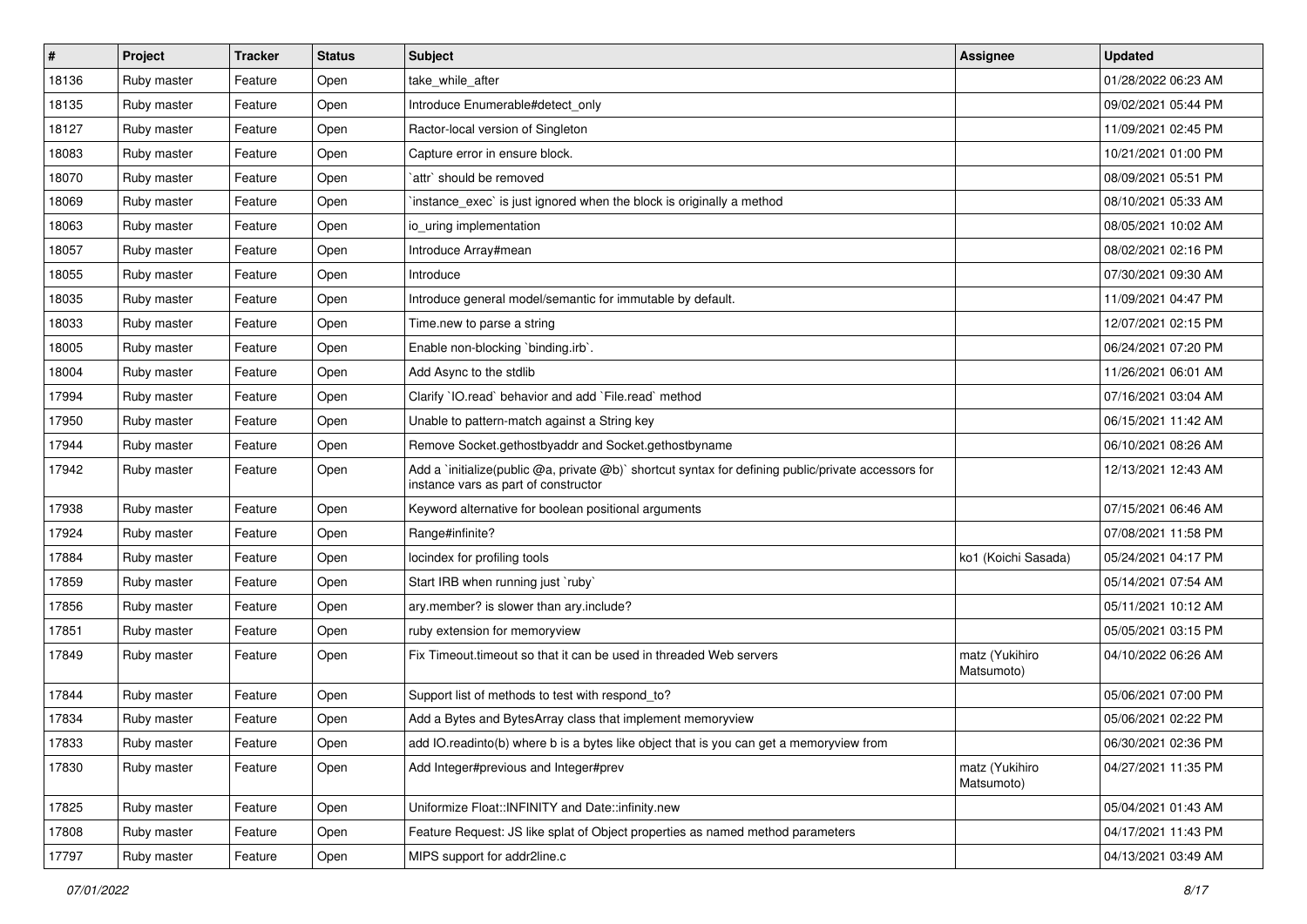| $\pmb{\#}$ | Project     | <b>Tracker</b> | <b>Status</b> | Subject                                                                                                                                                    | Assignee                          | <b>Updated</b>      |
|------------|-------------|----------------|---------------|------------------------------------------------------------------------------------------------------------------------------------------------------------|-----------------------------------|---------------------|
| 17790      | Ruby master | Feature        | Open          | Have a way to clear a String without resetting its capacity                                                                                                |                                   | 04/21/2021 11:27 PM |
| 17786      | Ruby master | Feature        | Open          | Proposal: new "ends" keyword                                                                                                                               |                                   | 04/11/2021 01:40 AM |
| 17785      | Ruby master | Feature        | Open          | Allow named parameters to be keywords                                                                                                                      | matz (Yukihiro<br>Matsumoto)      | 12/17/2021 06:10 PM |
| 17773      | Ruby master | Feature        | Open          | Alias `Numeric#zero?` and `Float#zero?` as `Numeric#empty?` and `Float#empty?`                                                                             |                                   | 04/02/2021 03:39 PM |
| 17771      | Ruby master | Feature        | Open          | String#start with? should not construct MatchData or set \$~                                                                                               |                                   | 04/02/2021 02:49 PM |
| 17758      | Ruby master | Feature        | Open          | Provide Hash#count for performance improvement                                                                                                             |                                   | 03/28/2021 06:39 PM |
| 17753      | Ruby master | Feature        | Open          | Add Module#namespace                                                                                                                                       |                                   | 07/01/2022 04:13 PM |
| 17749      | Ruby master | Feature        | Open          | Const source location without name                                                                                                                         |                                   | 04/17/2021 07:38 AM |
| 17743      | Ruby master | Feature        | Open          | Show argument types in backtrace                                                                                                                           |                                   | 03/25/2021 06:39 PM |
| 17741      | Ruby master | Feature        | Open          | Ruby links to `objc` for convenience - this should be moved into a native ext                                                                              |                                   | 03/23/2021 01:24 AM |
| 17718      | Ruby master | Feature        | Open          | a method paramaters object that can be pattern matched against                                                                                             |                                   | 03/24/2021 01:29 PM |
| 17682      | Ruby master | Feature        | Open          | String#casecmp performance improvement                                                                                                                     |                                   | 03/24/2021 02:29 PM |
| 17663      | Ruby master | Feature        | Open          | Enumerator#with, an alternative to Enumerator#with object                                                                                                  |                                   | 03/02/2021 05:48 PM |
| 17660      | Ruby master | Feature        | Open          | Expose information about which basic methods have been redefined                                                                                           |                                   | 03/02/2021 03:31 PM |
| 17647      | Ruby master | Feature        | Open          | Print register `r11` on 32-bit ARM Linux                                                                                                                   |                                   | 04/30/2021 11:22 AM |
| 17638      | Ruby master | Feature        | Assigned      | Support backtracing with the libbacktrace library                                                                                                          | naruse (Yui NARUSE)               | 03/05/2021 03:40 PM |
| 17627      | Ruby master | Feature        | Open          | Suggestion: Implement `freeze_values` instance method on collection-like classes.                                                                          |                                   | 02/16/2021 07:58 PM |
| 17616      | Ruby master | Feature        | Open          | Support backtracing on Linux with non-GNU-libc + libunwind                                                                                                 |                                   | 02/09/2021 01:12 PM |
| 17611      | Ruby master | Feature        | Open          | Expose `rb_execarg` interfaces and `rb_grantpt`                                                                                                            |                                   | 02/07/2021 01:52 AM |
| 17593      | Ruby master | Feature        | Assigned      | load_iseq_eval should override the ISeq path                                                                                                               | ko1 (Koichi Sasada)               | 02/16/2021 08:27 AM |
| 17579      | Ruby master | Feature        | Open          | [Proposal] A suggestion for newline-separated shorthand notation, for the creation of Arrays<br>containing strings that may contain ' ' (space) characters |                                   | 01/25/2021 04:33 PM |
| 17576      | Ruby master | Feature        | Open          | Partial Functions (procs, lambdas)                                                                                                                         |                                   | 01/24/2021 07:58 PM |
| 17566      | Ruby master | Feature        | Open          | Tune thread QoS / efficiency on macOS                                                                                                                      |                                   | 01/29/2021 09:16 AM |
| 17562      | Ruby master | Feature        | Open          | Update - E option in --help                                                                                                                                |                                   | 01/19/2021 05:38 PM |
| 17550      | Ruby master | Feature        | Open          | Why no function to get all subdirectories of a directory?                                                                                                  |                                   | 01/18/2021 08:57 AM |
| 17548      | Ruby master | Feature        | Open          | Need simple way to include symlink directories in Dir.glob                                                                                                 |                                   | 03/21/2022 01:35 PM |
| 17528      | Ruby master | Feature        | Open          | Make Addrinfo.getaddrinfo fall back to Timeout.timeout for :resolv_timeout                                                                                 |                                   | 01/13/2021 08:50 PM |
| 17525      | Ruby master | Feature        | Open          | Implement Happy Eyeballs Version 2 (RFC8305) in Socket.tcp                                                                                                 | Glass_saga (Masaki<br>Matsushita) | 06/16/2022 01:08 AM |
| 17496      | Ruby master | Feature        | Open          | Add constant Math::TAU                                                                                                                                     |                                   | 01/13/2021 05:47 AM |
| 17474      | Ruby master | Feature        | Open          | Interpreting constants at compile time                                                                                                                     |                                   | 01/07/2021 04:40 PM |
| 17473      | Ruby master | Feature        | Open          | Make Pathname to embedded class of Ruby                                                                                                                    | akr (Akira Tanaka)                | 01/07/2022 09:25 AM |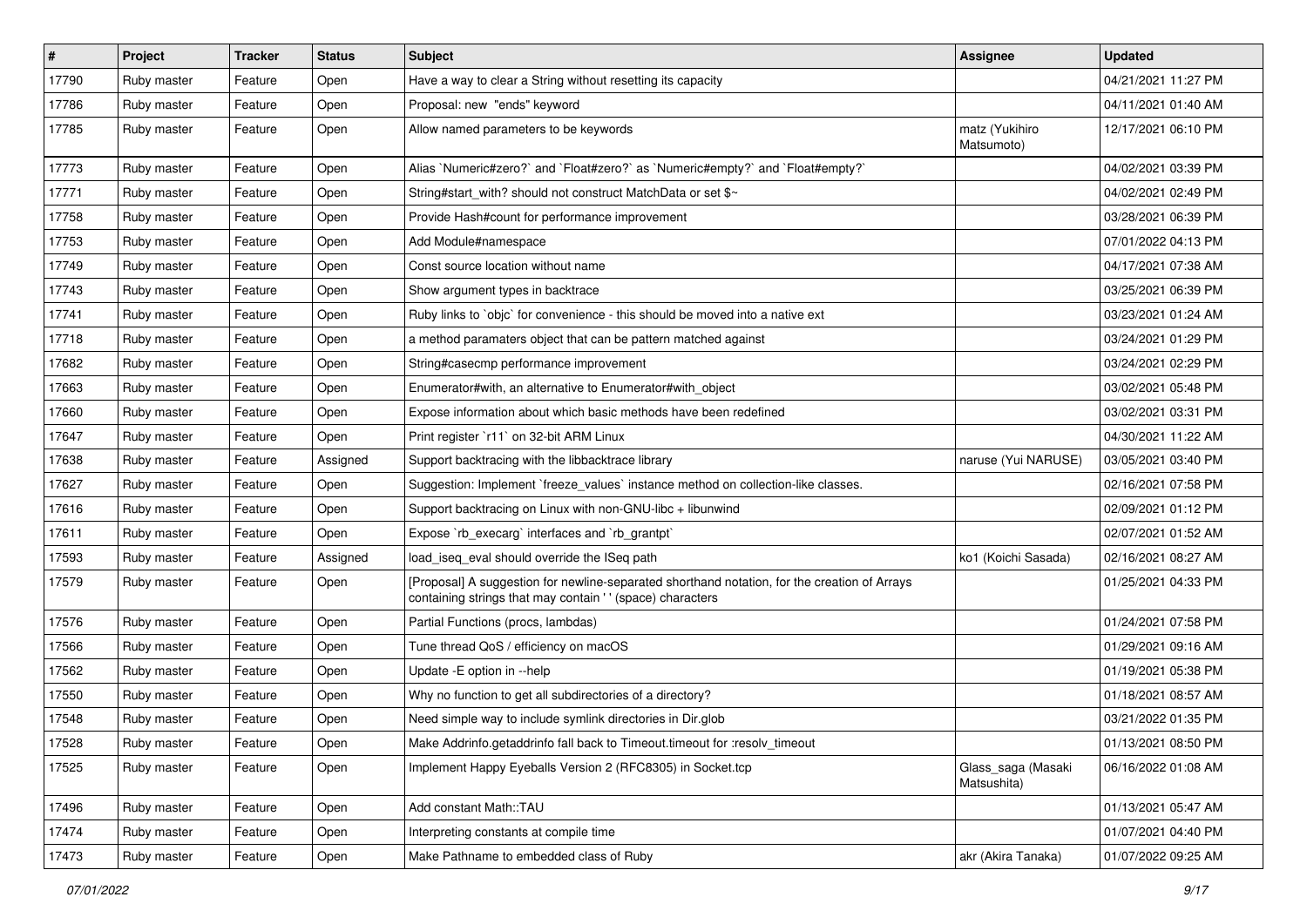| $\sharp$ | Project     | <b>Tracker</b> | <b>Status</b> | Subject                                                                           | <b>Assignee</b>              | <b>Updated</b>      |
|----------|-------------|----------------|---------------|-----------------------------------------------------------------------------------|------------------------------|---------------------|
| 17472    | Ruby master | Feature        | Open          | HashWithIndifferentAccess like Hash extension                                     |                              | 06/16/2022 01:08 AM |
| 17471    | Ruby master | Feature        | Open          | send if method for improved conditional chaining                                  |                              | 12/29/2020 03:23 PM |
| 17468    | Ruby master | Feature        | Open          | Deprecate RUBY_DEVEL                                                              |                              | 06/16/2022 01:08 AM |
| 17416    | Ruby master | Feature        | Open          | Improve performance Kernel#itself                                                 |                              | 12/21/2020 01:14 PM |
| 17414    | Ruby master | Feature        | Open          | Ractor should allow access to shareable attributes for Modules/Classes            | ko1 (Koichi Sasada)          | 12/21/2020 03:56 PM |
| 17406    | Ruby master | Feature        | Open          | Add `NoMatchingPatternError#depth`                                                |                              | 12/19/2020 03:18 PM |
| 17404    | Ruby master | Feature        | Open          | Ractor `move:` API to allow shareability check                                    | ko1 (Koichi Sasada)          | 12/18/2020 09:17 PM |
| 17393    | Ruby master | Feature        | Open          | `Ractor::Moved#inspect`                                                           | ko1 (Koichi Sasada)          | 12/21/2020 05:47 PM |
| 17375    | Ruby master | Feature        | Open          | Add scheduler callbacks for transferring fibers                                   |                              | 12/07/2020 11:31 PM |
| 17363    | Ruby master | Feature        | Assigned      | Timeouts                                                                          | ko1 (Koichi Sasada)          | 05/14/2022 09:06 AM |
| 17357    | Ruby master | Feature        | Open          | Queue#pop`should have a block form for closed queues                              |                              | 01/12/2021 07:32 AM |
| 17356    | Ruby master | Feature        | Open          | Alignment of memory allocated through Fiddle struct's malloc                      |                              | 12/02/2020 11:06 AM |
| 17355    | Ruby master | Feature        | Assigned      | Using same set of names in or-patterns (pattern matching with $Foo(x)   Bar(x)$ ) | ktsj (Kazuki Tsujimoto)      | 09/13/2021 09:11 AM |
| 17353    | Ruby master | Feature        | Open          | Functional chaining operator                                                      |                              | 11/30/2020 03:29 AM |
| 17339    | Ruby master | Feature        | Assigned      | Semantic grouping with BigDecimal#to_s                                            | mrkn (Kenta Murata)          | 12/20/2021 12:39 PM |
| 17333    | Ruby master | Feature        | Open          | Enumerable#many?                                                                  |                              | 12/11/2020 03:38 AM |
| 17330    | Ruby master | Feature        | Open          | Object#non                                                                        |                              | 01/25/2021 03:54 PM |
| 17326    | Ruby master | Feature        | Open          | Add Kernel#must! to the standard library                                          |                              | 06/22/2022 04:10 PM |
| 17325    | Ruby master | Feature        | Open          | Adds Fiber#cancel, which forces a Fiber to break/return                           |                              | 11/19/2020 12:34 AM |
| 17316    | Ruby master | Feature        | Open          | On memoization                                                                    |                              | 05/13/2022 11:32 AM |
| 17315    | Ruby master | Feature        | Open          | Hash #transform                                                                   |                              | 11/13/2020 08:38 PM |
| 17311    | Ruby master | Feature        | Open          | Improve performance Array#deconstruct & Array#to_ary                              |                              | 11/08/2020 07:12 AM |
| 17298    | Ruby master | Feature        | Open          | Ractor's basket communication APIs                                                |                              | 11/13/2020 04:16 PM |
| 17297    | Ruby master | Feature        | Assigned      | Feature: Introduce Pathname.mktmpdir                                              | akr (Akira Tanaka)           | 08/30/2021 06:51 AM |
| 17296    | Ruby master | Feature        | Assigned      | Feature: Pathname#chmod use FileUtils.chmod instead of File                       | akr (Akira Tanaka)           | 08/30/2021 06:51 AM |
| 17295    | Ruby master | Feature        | Assigned      | Feature: Create a directory and file with Pathname#touch                          | akr (Akira Tanaka)           | 09/28/2021 01:20 AM |
| 17294    | Ruby master | Feature        | Assigned      | Feature: Allow method chaining with Pathname#mkpath Pathname#rmtree               | akr (Akira Tanaka)           | 08/30/2021 06:52 AM |
| 17291    | Ruby master | Feature        | Assigned      | Optimize __send__ call                                                            | matz (Yukihiro<br>Matsumoto) | 01/12/2021 05:47 AM |
| 17290    | Ruby master | Feature        | Open          | Syntax sugar for boolean keyword argument                                         |                              | 10/29/2020 04:51 AM |
| 17288    | Ruby master | Feature        | Open          | Optimize __ send __ call with a literal method name                               | matz (Yukihiro<br>Matsumoto) | 10/30/2020 12:17 AM |
| 17286    | Ruby master | Feature        | Open          | 'Ractor.new' should accept 'move: true'                                           |                              | 11/08/2020 03:01 AM |
| 17285    | Ruby master | Feature        | Open          | Less strict `Ractor.select`                                                       |                              | 10/26/2020 03:15 AM |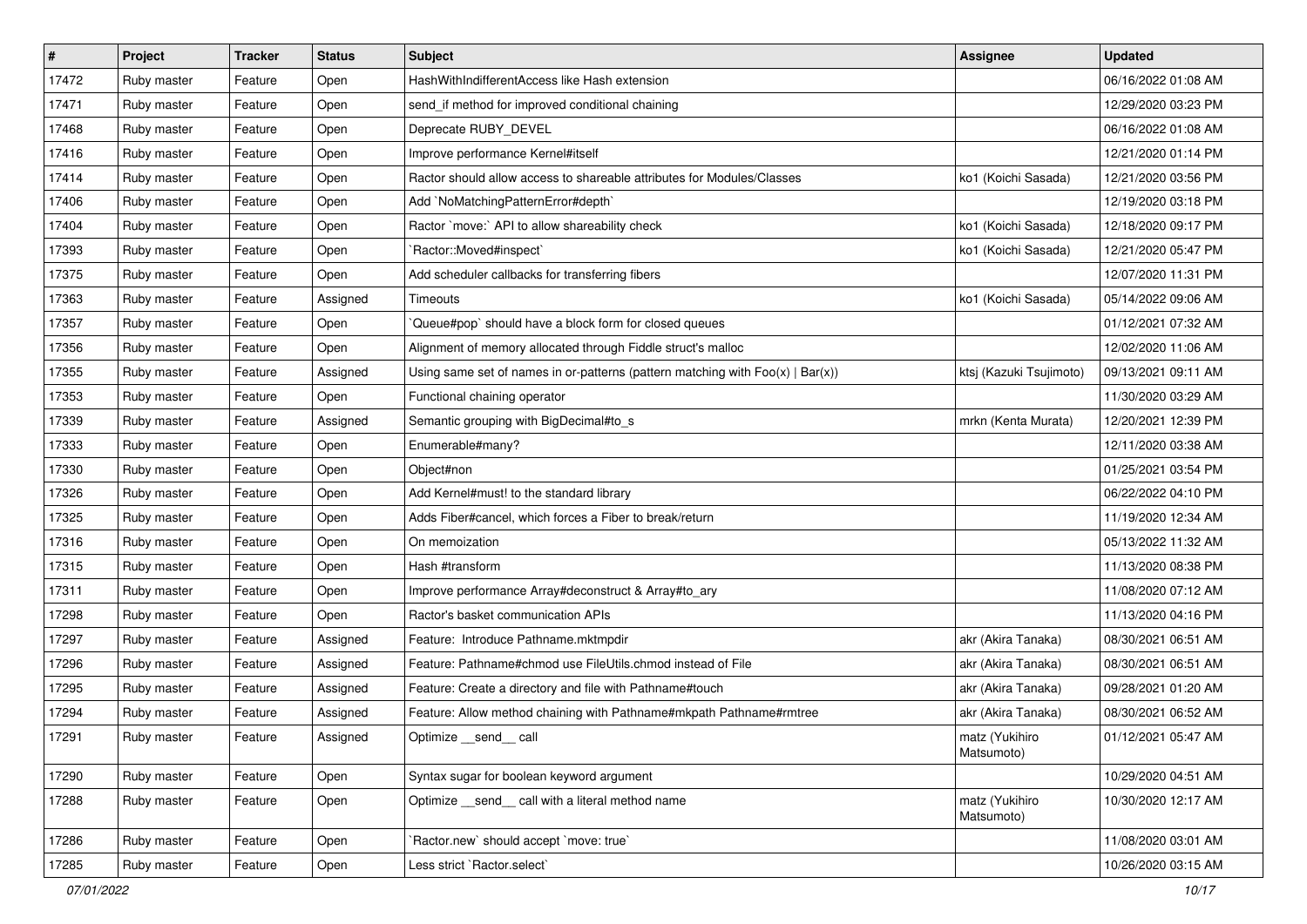| $\sharp$ | Project     | <b>Tracker</b> | <b>Status</b> | <b>Subject</b>                                                                              | <b>Assignee</b>              | <b>Updated</b>      |
|----------|-------------|----------------|---------------|---------------------------------------------------------------------------------------------|------------------------------|---------------------|
| 17279    | Ruby master | Feature        | Open          | Allow a negative step in Range#step with a block                                            | matz (Yukihiro<br>Matsumoto) | 10/22/2020 02:23 AM |
| 17258    | Ruby master | Feature        | Open          | Oneshot Branch Coverage                                                                     |                              | 10/09/2020 08:26 PM |
| 17210    | Ruby master | Feature        | Open          | More readable and useful `Set#inspect`                                                      | knu (Akinori MUSHA)          | 05/19/2021 10:12 PM |
| 17208    | Ruby master | Feature        | Open          | Add `Set#compact` and `Set#compact!` methods                                                |                              | 11/05/2020 10:44 AM |
| 17206    | Ruby master | Feature        | Open          | Introduce new Regexp option to avoid global MatchData allocations                           |                              | 10/28/2020 10:43 PM |
| 17184    | Ruby master | Feature        | Open          | No stdlib function to perform simple string replacement                                     | matz (Yukihiro<br>Matsumoto) | 02/23/2021 09:27 PM |
| 17173    | Ruby master | Feature        | Open          | open-uri I ciphers IIIIIII                                                                  | akr (Akira Tanaka)           | 09/25/2020 09:17 AM |
| 17166    | Ruby master | Feature        | Open          | net/http not supporting unix domain sockets                                                 |                              | 09/12/2020 02:51 PM |
| 17165    | Ruby master | Feature        | Open          | Add `filter` and `flatten` keywords to `Enumerable#map`                                     |                              | 09/13/2020 09:41 AM |
| 17163    | Ruby master | Feature        | Open          | Rename `begin`                                                                              |                              | 09/09/2020 03:04 AM |
| 17156    | Ruby master | Feature        | Open          | Refinements per directory tree                                                              |                              | 12/07/2020 05:19 AM |
| 17155    | Ruby master | Feature        | Open          | Add a Diggable mixin                                                                        |                              | 09/05/2020 02:08 PM |
| 17151    | Ruby master | Feature        | Open          | Support multiple builtin ruby code for implimatation in Ruby & C                            |                              | 09/05/2020 01:41 AM |
| 17148    | Ruby master | Feature        | Open          | stdbuf(1) support                                                                           |                              | 09/07/2020 04:12 AM |
| 17143    | Ruby master | Feature        | Open          | Improve support for warning categories                                                      |                              | 11/20/2020 01:05 PM |
| 17140    | Ruby master | Feature        | Open          | Merge Enumerable#grep(_v) with Enumerable#select/reject                                     |                              | 02/10/2021 07:56 AM |
| 17134    | Ruby master | Feature        | Open          | Add resolv_timeout to TCPSocket                                                             |                              | 12/10/2020 09:09 AM |
| 17127    | Ruby master | Feature        | Open          | Some TrueClass methods are faster if implemented in Ruby                                    |                              | 11/05/2020 07:11 AM |
| 17121    | Ruby master | Feature        | Open          | Remove ENV#index                                                                            |                              | 08/13/2020 09:58 AM |
| 17115    | Ruby master | Feature        | Open          | Optimize String#casecmp? for ASCII strings                                                  |                              | 08/15/2020 03:48 AM |
| 17111    | Ruby master | Feature        | Assigned      | Improve performance of Net::HTTPHeader#set_form by 40%                                      | naruse (Yui NARUSE)          | 08/10/2020 05:36 AM |
| 17099    | Ruby master | Feature        | Open          | Remove boolean argument and warning from Module#attr                                        |                              | 12/18/2020 04:15 AM |
| 17097    | Ruby master | Feature        | Open          | `map_min`, `map_max`                                                                        |                              | 01/13/2021 01:24 AM |
| 17056    | Ruby master | Feature        | Open          | Array#index: Allow specifying the position to start search as in String#index               |                              | 09/25/2020 01:41 PM |
| 17047    | Ruby master | Feature        | Open          | Support parameters for MAIL FROM and RCPT TO                                                |                              | 12/06/2021 08:16 PM |
| 17040    | Ruby master | Feature        | Open          | cleanup include/ruby/backward*                                                              |                              | 08/26/2020 07:07 AM |
| 17036    | Ruby master | Feature        | Open          | Regexp deconstruction keys to allow pattern matching                                        |                              | 07/19/2020 02:45 PM |
| 17016    | Ruby master | Feature        | Open          | Enumerable#accumulate                                                                       |                              | 04/27/2021 03:14 PM |
| 17006    | Ruby master | Feature        | Open          | Let `Kernel#Hash` take a block to provide the default value                                 |                              | 07/04/2020 07:51 AM |
| 17004    | Ruby master | Feature        | Open          | Provide a way for methods to omit their return value                                        |                              | 07/20/2020 05:44 AM |
| 17001    | Ruby master | Feature        | Open          | [Feature] Dir.scan to yield dirent for efficient and composable recursive directory scaning |                              | 06/30/2020 07:57 PM |
| 16995    | Ruby master | Feature        | Open          | Sets: <=> should be specialized                                                             |                              | 06/26/2020 08:43 PM |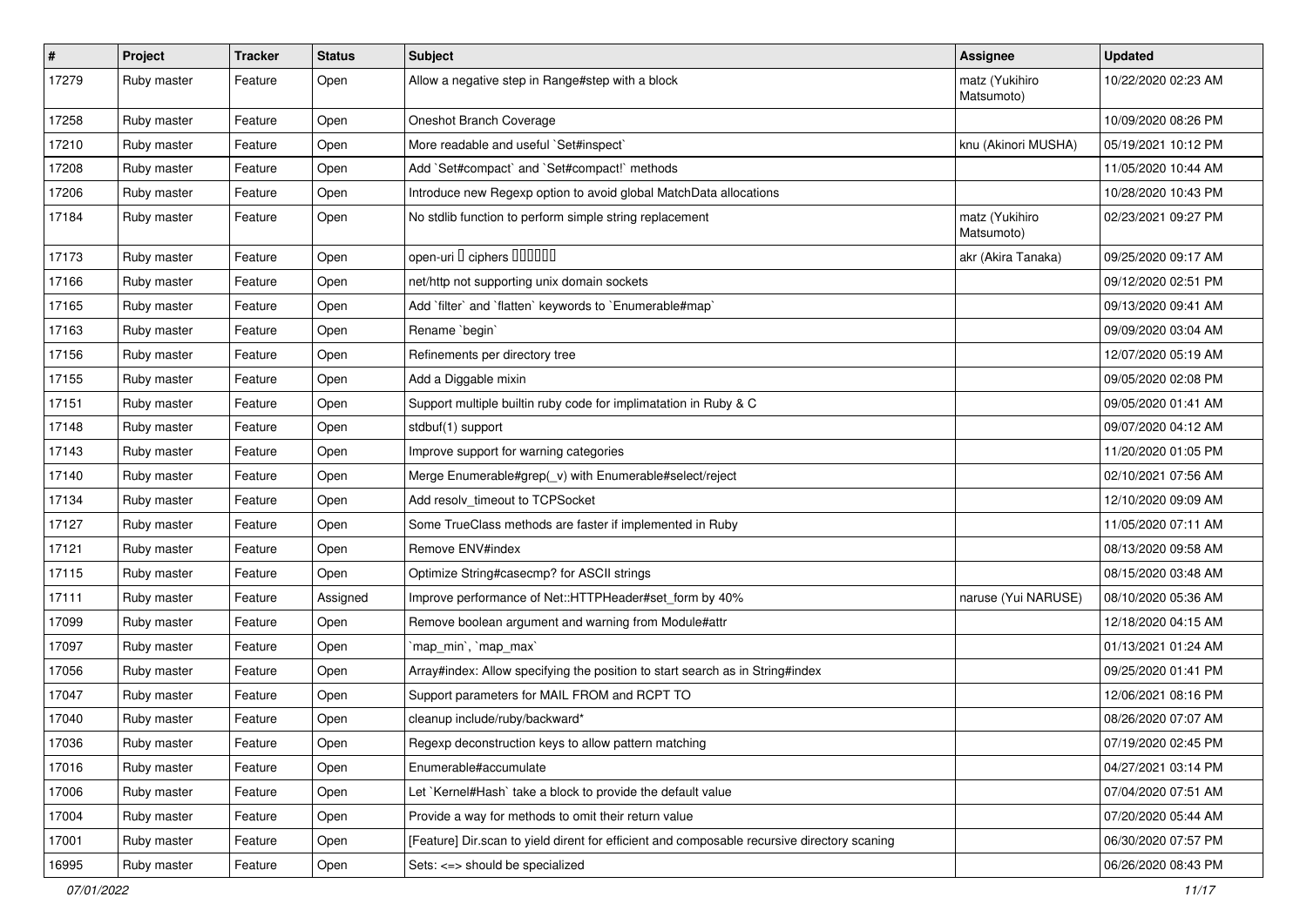| $\sharp$ | Project     | <b>Tracker</b> | <b>Status</b> | Subject                                                                                                                       | Assignee                     | <b>Updated</b>      |
|----------|-------------|----------------|---------------|-------------------------------------------------------------------------------------------------------------------------------|------------------------------|---------------------|
| 16993    | Ruby master | Feature        | Open          | Sets: from hash keys using Hash#key_set                                                                                       |                              | 06/27/2020 05:44 AM |
| 16992    | Ruby master | Feature        | Open          | Sets: officially ordered                                                                                                      | matz (Yukihiro<br>Matsumoto) | 09/03/2020 02:08 PM |
| 16991    | Ruby master | Feature        | Open          | Sets: add Set#join                                                                                                            |                              | 06/26/2020 08:29 PM |
| 16990    | Ruby master | Feature        | Open          | Sets: operators compatibility with Array                                                                                      |                              | 02/22/2021 11:37 PM |
| 16989    | Ruby master | Feature        | Open          | Sets: need $\Psi$                                                                                                             | knu (Akinori MUSHA)          | 02/18/2022 02:57 AM |
| 16987    | Ruby master | Feature        | Open          | Enumerator:: Lazy vs Array methods                                                                                            |                              | 07/15/2020 04:56 PM |
| 16986    | Ruby master | Feature        | Open          | Anonymous Struct literal                                                                                                      | matz (Yukihiro<br>Matsumoto) | 01/15/2022 04:57 PM |
| 16985    | Ruby master | Feature        | Open          | Improve `pp` for `Hash` and `String`                                                                                          | akr (Akira Tanaka)           | 06/26/2020 09:51 AM |
| 16978    | Ruby master | Feature        | Open          | Ruby should not use realpath for __FILE_                                                                                      | nobu (Nobuyoshi<br>Nakada)   | 04/01/2022 11:30 AM |
| 16971    | Ruby master | Feature        | Open          | weak_ref&.some_method should behave like object&.some_method                                                                  |                              | 06/19/2020 03:17 PM |
| 16968    | Ruby master | Feature        | Open          | Remove `\$IGNORECASE` from English.rb                                                                                         |                              | 06/18/2020 04:34 AM |
| 16963    | Ruby master | Feature        | Assigned      | Remove English.rb from Ruby 2.8/3.0                                                                                           | hsbt (Hiroshi SHIBATA)       | 06/19/2020 09:48 AM |
| 16960    | Ruby master | Feature        | Open          | Feedback regarding => in 'As' Pattern Matching                                                                                |                              | 06/13/2020 12:32 AM |
| 16952    | Ruby master | Feature        | Open          | Kernel.exec gives an incorrect error message when passed a script with a non-existing shebang                                 |                              | 06/11/2020 08:40 PM |
| 16946    | Ruby master | Feature        | Open          | Add an `intersperse` method                                                                                                   |                              | 06/11/2020 01:47 AM |
| 16937    | Ruby master | Feature        | Assigned      | Add DNS over HTTP to Resolv                                                                                                   | akr (Akira Tanaka)           | 12/10/2020 09:15 AM |
| 16929    | Ruby master | Feature        | Open          | Add GC.start(compact: true)                                                                                                   |                              | 06/01/2020 03:42 PM |
| 16928    | Ruby master | Feature        | Open          | Array#include_all? & Array#include_any?                                                                                       |                              | 06/01/2020 09:27 PM |
| 16924    | Ruby master | Feature        | Open          | instance_eval equivalent for RubyVM::InstructionSequence                                                                      |                              | 05/30/2020 03:49 PM |
| 16913    | Ruby master | Feature        | Open          | Add `ARGF#each_io`                                                                                                            |                              | 05/25/2020 11:33 PM |
| 16899    | Ruby master | Feature        | Open          | Add method `Array#both_end`                                                                                                   |                              | 05/18/2020 01:44 AM |
| 16898    | Ruby master | Feature        | Open          | Modify the syntax of -> lambda expressions in ruby3                                                                           |                              | 05/19/2020 02:02 AM |
| 16897    | Ruby master | Feature        | Open          | General purpose memoizer in Ruby 3 with Ruby 2 performance                                                                    |                              | 06/26/2020 03:51 PM |
| 16894    | Ruby master | Feature        | Open          | Integer division for Ruby 3                                                                                                   | matz (Yukihiro<br>Matsumoto) | 05/18/2020 03:41 PM |
| 16838    | Ruby master | Feature        | Open          | Enumerator::ArithmeticSequence missing allocator for #clone and #dup                                                          |                              | 05/18/2020 10:44 PM |
| 16833    | Ruby master | Feature        | Open          | Add Enumerator#empty?                                                                                                         |                              | 05/06/2020 07:55 PM |
| 16818    | Ruby master | Feature        | Open          | Rename `Range#%` to `Range#/`                                                                                                 |                              | 05/07/2020 08:49 AM |
| 16817    | Ruby master | Feature        | Open          | attr predicate or attr query or attr something for ? methods                                                                  |                              | 12/23/2021 11:44 PM |
| 16816    | Ruby master | Feature        | Open          | Prematurely terminated Enumerator should stay terminated                                                                      |                              | 04/09/2021 09:24 PM |
| 16795    | Ruby master | Feature        | Open          | build ruby.exe on Windows against ruby-static.lib omitting x64-vcruntime-ruby.dll (no<br>--enable-shared' option for Windows) |                              | 04/17/2020 01:22 PM |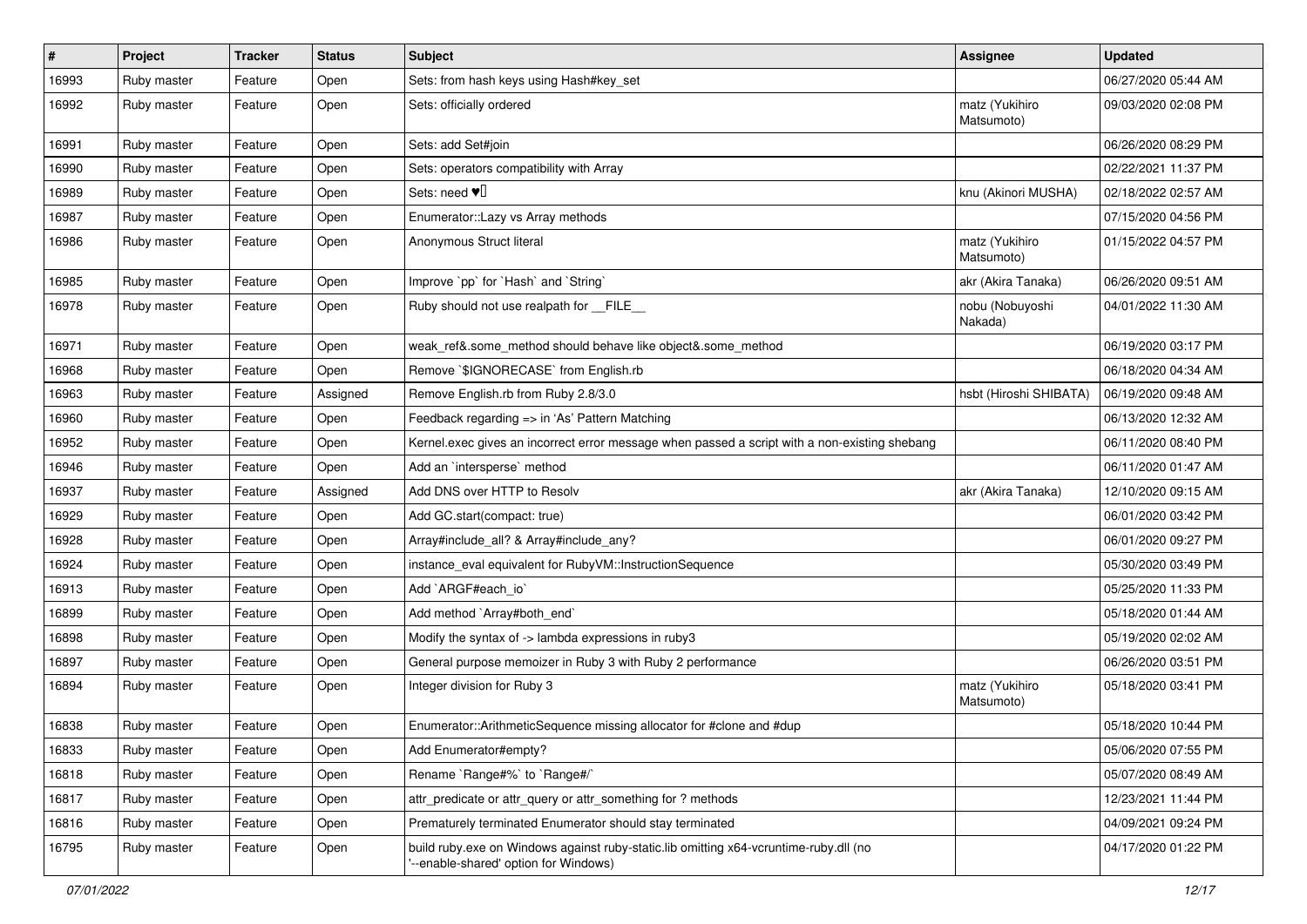| $\sharp$ | Project     | <b>Tracker</b> | <b>Status</b> | Subject                                                                                                        | <b>Assignee</b>     | <b>Updated</b>      |
|----------|-------------|----------------|---------------|----------------------------------------------------------------------------------------------------------------|---------------------|---------------------|
| 16794    | Ruby master | Feature        | Open          | Rightward operators                                                                                            |                     | 09/10/2020 09:34 PM |
| 16791    | Ruby master | Feature        | Open          | Shortcut for Process::Status.exitstatus                                                                        |                     | 05/19/2020 03:16 AM |
| 16790    | Ruby master | Feature        | Open          | string format and refinements                                                                                  |                     | 04/16/2020 03:06 AM |
| 16781    | Ruby master | Feature        | Open          | alias :fold :reduce                                                                                            |                     | 05/16/2020 08:28 AM |
| 16773    | Ruby master | Feature        | Open          | Reduce allocations in net/http                                                                                 |                     | 04/10/2020 11:36 AM |
| 16761    | Ruby master | Feature        | Open          | Add an API to move the entire heap, as to make testing GC.compact compatibility easier                         |                     | 05/07/2020 04:03 PM |
| 16757    | Ruby master | Feature        | Open          | Add intersection to Range                                                                                      |                     | 01/22/2022 07:26 AM |
| 16755    | Ruby master | Feature        | Open          | warning: `if' at the end of line without an expression                                                         |                     | 04/03/2020 11:28 PM |
| 16752    | Ruby master | Feature        | Open          | :private param for const_set                                                                                   |                     | 04/03/2020 12:35 AM |
| 16745    | Ruby master | Feature        | Open          | Improving Date and DateTime comparison                                                                         |                     | 03/31/2020 10:32 PM |
| 16742    | Ruby master | Feature        | Open          | RbConfig.windows? and RbConfig.host_os                                                                         |                     | 04/11/2020 02:00 PM |
| 16741    | Ruby master | Feature        | Open          | Implement Shellwords.shellescape correctly for Windows                                                         |                     | 03/29/2020 07:54 AM |
| 16739    | Ruby master | Feature        | Open          | Allow Hash#keys and Hash#values to accept a block for filtering output                                         |                     | 07/10/2020 04:09 PM |
| 16703    | Ruby master | Feature        | Open          | Namespace parameter for `Module#name`                                                                          |                     | 03/24/2020 10:08 AM |
| 16688    | Ruby master | Feature        | Open          | Allow #to_path object as argument to system()                                                                  |                     | 04/13/2020 05:37 PM |
| 16684    | Ruby master | Feature        | Open          | Use the word "to" instead of "from" in backtrace                                                               |                     | 04/10/2020 07:58 AM |
| 16673    | Ruby master | Feature        | Open          | total timeout for Net::HTTP                                                                                    |                     | 03/07/2020 06:25 AM |
| 16667    | Ruby master | Feature        | Open          | Allow parameters to Symbol#to_proc and Method#to_proc                                                          |                     | 03/03/2020 03:40 PM |
| 16666    | Ruby master | Feature        | Open          | 'string' - 'str' as a shortcut for 'string'.gsub('str', ")?                                                    |                     | 03/01/2020 08:38 PM |
| 16665    | Ruby master | Feature        | Open          | Add an Array#except_index method                                                                               |                     | 03/15/2020 03:37 PM |
| 16657    | Ruby master | Feature        | Open          | Don't ship bundled gems as .gem files as well as in expanded form                                              |                     | 02/27/2020 06:50 AM |
| 16648    | Ruby master | Feature        | Open          | improve GC performance by 5% with builtin_prefetch                                                             |                     | 02/29/2020 06:27 PM |
| 16638    | Ruby master | Feature        | Open          | Structured Data for Syslog                                                                                     |                     | 02/17/2020 07:06 PM |
| 16637    | Ruby master | Feature        | Open          | Time#to_s and Date#to_s accept strftime format string                                                          |                     | 02/17/2020 09:46 PM |
| 16621    | Ruby master | Feature        | Open          | Second block parameter of Pathname#glob to be relative path from self                                          |                     | 02/12/2020 11:27 PM |
| 16615    | Ruby master | Feature        | Open          | Group style access scope for macros                                                                            |                     | 03/09/2020 02:39 PM |
| 16601    | Ruby master | Feature        | Open          | Let `nil.to_a` and `nil.to_h` return a fixed instance                                                          |                     | 02/01/2020 10:12 AM |
| 16600    | Ruby master | Feature        | Open          | Optimized opcodes for frozen arrays and hashes literals                                                        |                     | 01/30/2020 09:51 AM |
| 16597    | Ruby master | Feature        | Open          | missing poll()                                                                                                 |                     | 06/09/2022 09:14 AM |
| 16563    | Ruby master | Feature        | Open          | Let rb_mod_const_at and rb_const_list use an ID table instead for inherited VS private constant<br>segregation |                     | 01/26/2020 04:38 PM |
| 16562    | Ruby master | Feature        | Open          | Expose rb_io_set_encoding_internal to reduce function calls on loading source files                            |                     | 01/27/2020 06:05 AM |
| 16559    | Ruby master | Feature        | Open          | Net::HTTP#request injects "Connection: close" header if #started? is false, wasting HTTP server<br>resources   | naruse (Yui NARUSE) | 05/28/2020 07:37 PM |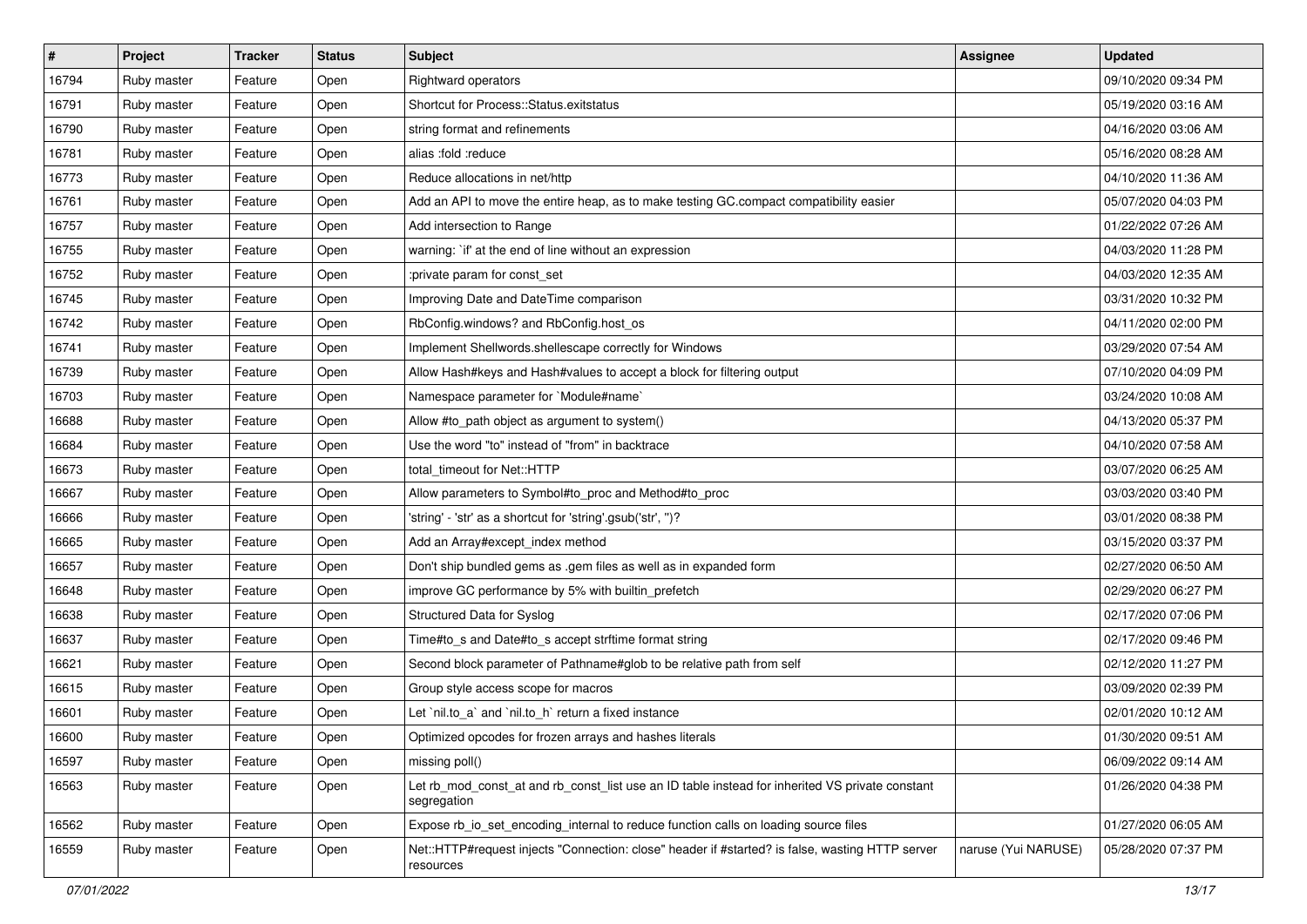| $\vert$ # | Project     | <b>Tracker</b> | <b>Status</b> | Subject                                                                                                                                | Assignee                          | <b>Updated</b>      |
|-----------|-------------|----------------|---------------|----------------------------------------------------------------------------------------------------------------------------------------|-----------------------------------|---------------------|
| 16557     | Ruby master | Feature        | Open          | Deduplicate Regexp literals                                                                                                            |                                   | 02/28/2020 11:44 AM |
| 16517     | Ruby master | Feature        | Open          | mkmf.rb - changes for Windows?                                                                                                         |                                   | 01/20/2020 06:05 PM |
| 16511     | Ruby master | Feature        | Open          | Staged warnings and better compatibility for keyword arguments in 2.7.1                                                                |                                   | 02/25/2020 06:54 PM |
| 16495     | Ruby master | Feature        | Open          | Inconsistent quotes in error messages                                                                                                  | matz (Yukihiro<br>Matsumoto)      | 06/15/2022 04:21 PM |
| 16489     | Ruby master | Feature        | Open          | Make rb_warn_deprecated a public API                                                                                                   |                                   | 01/09/2020 01:22 AM |
| 16482     | Ruby master | Feature        | Open          | net/http should support TLS connection to proxies                                                                                      |                                   | 01/05/2020 05:52 PM |
| 16479     | Ruby master | Feature        | Open          | Let execution context local storage be backed by an ID table                                                                           |                                   | 01/04/2020 01:41 AM |
| 16478     | Ruby master | Feature        | Open          | Fold symbol tables for tracking basic operation method redefinition changes into a single ID table                                     |                                   | 01/04/2020 01:42 AM |
| 16476     | Ruby master | Feature        | Open          | Socket.getaddrinfo cannot be interrupted by Timeout.timeout                                                                            | Glass_saga (Masaki<br>Matsushita) | 06/16/2022 01:08 AM |
| 16471     | Ruby master | Feature        | Open          | Two feature requests for WeakRef: get original object, callback feature                                                                |                                   | 01/02/2020 03:44 PM |
| 16461     | Ruby master | Feature        | Assigned      | Proc#using                                                                                                                             | matz (Yukihiro<br>Matsumoto)      | 12/10/2020 09:10 AM |
| 16460     | Ruby master | Feature        | Open          | External names for keyword parameters in method definitions                                                                            |                                   | 01/02/2020 02:11 AM |
| 16451     | Ruby master | Feature        | Open          | Special ternary operator for methods ending in `?`                                                                                     |                                   | 12/26/2019 09:03 PM |
| 16431     | Ruby master | Feature        | Open          | Optionally load did_you_mean (and RubyGems)                                                                                            |                                   | 12/18/2019 07:19 PM |
| 16425     | Ruby master | Feature        | Open          | Add Thread#dig                                                                                                                         |                                   | 12/17/2019 12:15 AM |
| 16411     | Ruby master | Feature        | Open          | Safer keyword argument extension                                                                                                       |                                   | 12/10/2019 02:45 AM |
| 16381     | Ruby master | Feature        | Open          | Accept resolv_timeout in Net::HTTP                                                                                                     |                                   | 11/29/2019 04:38 PM |
| 16374     | Ruby master | Feature        | Open          | Object#nullify to provide scalars with the effect similar to Enumerable#reject                                                         |                                   | 12/08/2019 02:30 AM |
| 16373     | Ruby master | Feature        | Open          | RDoc for some of the Kernel methods cannot be found in Kernel module                                                                   |                                   | 05/29/2020 09:29 PM |
| 16370     | Ruby master | Feature        | Open          | Pattern matching with variable assignment (the priority of `in` operator)                                                              |                                   | 11/27/2019 01:55 PM |
| 16356     | Ruby master | Feature        | Open          | Method#inspect of argument forwarding                                                                                                  |                                   | 11/21/2019 01:54 PM |
| 16352     | Ruby master | Feature        | Open          | Modify Marshal to dump objects larger than 2 GiB                                                                                       |                                   | 06/10/2020 04:12 AM |
| 16350     | Ruby master | Feature        | Assigned      | ArithmeticSequence#member? can result in infinite loop                                                                                 | mrkn (Kenta Murata)               | 05/29/2020 10:26 PM |
| 16347     | Ruby master | Feature        | Open          | InmutableObject                                                                                                                        |                                   | 12/23/2021 11:44 PM |
| 16341     | Ruby master | Feature        | Open          | Proposal: Set#to_proc and Hash#to_proc                                                                                                 |                                   | 11/12/2019 08:12 PM |
| 16336     | Ruby master | Feature        | Open          | Allow private constants to be accessed with absolute references                                                                        |                                   | 11/14/2019 06:21 PM |
| 16296     | Ruby master | Feature        | Open          | Alternative behavior for `` in method body if `` is not in method definition                                                           |                                   | 11/10/2019 10:20 AM |
| 16291     | Ruby master | Feature        | Open          | Introduce support for resize in rb_ary_freeze and prefer internal use of rb_ary_freeze and<br>rb str freeze for String and Array types | nobu (Nobuyoshi<br>Nakada)        | 12/25/2020 02:43 AM |
| 16287     | Ruby master | Feature        | Open          | Proposal to add .second and .third in particular to class Array                                                                        |                                   | 10/31/2019 01:47 PM |
| 16282     | Ruby master | Feature        | Open          | Add "call data" wrapper IMEMO object so inline cache can be updated                                                                    |                                   | 10/29/2019 12:13 AM |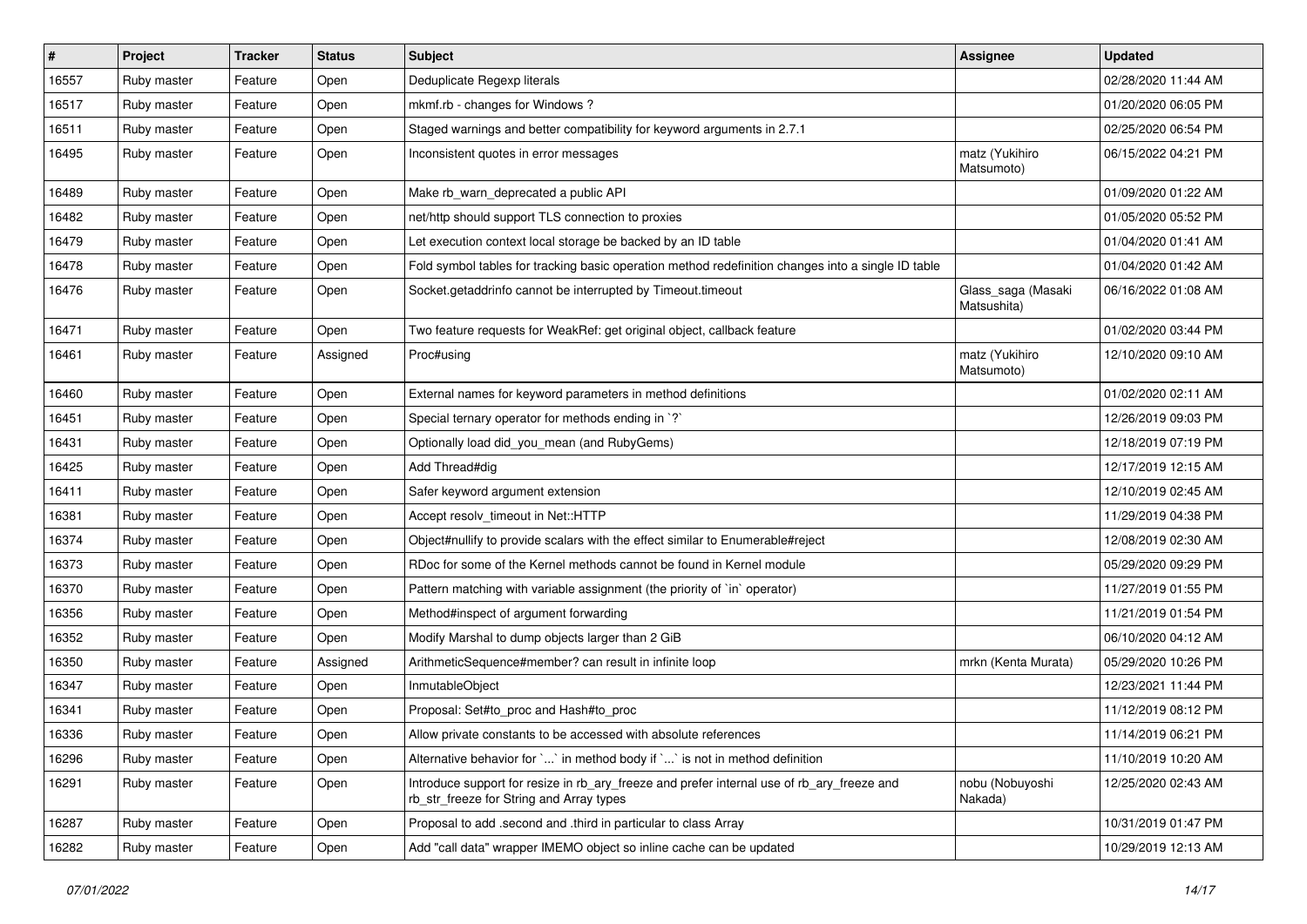| $\vert$ # | Project     | <b>Tracker</b> | <b>Status</b> | Subject                                                                                                                 | <b>Assignee</b>        | <b>Updated</b>      |
|-----------|-------------|----------------|---------------|-------------------------------------------------------------------------------------------------------------------------|------------------------|---------------------|
| 16276     | Ruby master | Feature        | Open          | For consideration: "private doend" / "protected doend"                                                                  |                        | 11/19/2019 04:27 AM |
| 16273     | Ruby master | Feature        | Open          | Proposal: Shorthand operator for "#instance_method"                                                                     |                        | 01/14/2020 12:24 PM |
| 16252     | Ruby master | Feature        | Open          | Hash#partition should return hashes                                                                                     |                        | 11/18/2021 03:54 PM |
| 16249     | Ruby master | Feature        | Open          | Dir#empty? and File#empty?                                                                                              |                        | 10/19/2019 12:49 PM |
| 16246     | Ruby master | Feature        | Open          | require with an optional block that is evaluated when requiring fails                                                   |                        | 10/09/2019 11:16 AM |
| 16245     | Ruby master | Feature        | Open          | Add interfaces to count and measure size all IMEMO objects                                                              |                        | 10/17/2019 09:16 PM |
| 16244     | Ruby master | Feature        | Open          | Add a Time#before? and Time#after? method                                                                               |                        | 12/15/2019 12:59 AM |
| 16241     | Ruby master | Feature        | Open          | Shorter syntax for anonymous refinements                                                                                |                        | 11/20/2020 07:22 PM |
| 16231     | Ruby master | Feature        | Open          | Add #location to Net::HTTPResponse                                                                                      |                        | 10/06/2019 11:14 PM |
| 16183     | Ruby master | Feature        | Open          | Hash#with_default                                                                                                       |                        | 09/27/2019 08:35 AM |
| 16153     | Ruby master | Feature        | Open          | eventually_frozen flag to gradually phase-in frozen strings                                                             |                        | 02/10/2020 07:39 PM |
| 16150     | Ruby master | Feature        | Open          | Add a way to request a frozen string from to_s                                                                          |                        | 06/03/2022 04:42 PM |
| 16147     | Ruby master | Feature        | Open          | List Comprehensions in Ruby                                                                                             |                        | 06/25/2020 06:23 PM |
| 16146     | Ruby master | Feature        | Open          | Array .difference allow custom comparison                                                                               |                        | 11/11/2019 08:34 PM |
| 16142     | Ruby master | Feature        | Open          | Implement code_range in Proc and Method                                                                                 |                        | 11/28/2019 07:43 AM |
| 16137     | Ruby master | Feature        | Open          | Add $==$ to UnboundMethod                                                                                               |                        | 09/07/2019 11:05 AM |
| 16128     | Ruby master | Feature        | Open          | Would it be possible for ruby to warn about case/when menu options separated by a trailing, but<br>accidental ','?      |                        | 08/26/2019 09:56 AM |
| 16118     | Ruby master | Feature        | Open          | Array .difference allow custom comparison                                                                               |                        | 12/23/2021 11:44 PM |
| 16115     | Ruby master | Feature        | Open          | Keyword arguments from method calls or ignore extra hash keys in splat                                                  |                        | 08/23/2019 12:53 AM |
| 16113     | Ruby master | Feature        | Open          | Partial application                                                                                                     |                        | 03/02/2021 02:00 PM |
| 16104     | Ruby master | Feature        | Open          | Introduce merge_if and merge_if!                                                                                        |                        | 08/15/2019 06:54 AM |
| 16102     | Ruby master | Feature        | Open          | `Symbol#call`                                                                                                           |                        | 09/12/2019 09:25 AM |
| 16049     | Ruby master | Feature        | Open          | optimization for frozen dynamic string literals "#{exp}".dup and +"#{exp}"                                              |                        | 08/14/2019 04:30 PM |
| 16039     | Ruby master | Feature        | Open          | Array#contains? to check if one array contains another array                                                            |                        | 12/19/2019 06:47 AM |
| 16037     | Ruby master | Feature        | Open          | Allow multiple single/double-splatted variables in `in` pattern matching and introduce<br>non-greedy-splatted variables |                        | 08/04/2019 04:47 AM |
| 16031     | Ruby master | Feature        | Open          | Raise ArgumentError when creating Time objects with invalid day of month, instead of rolling into<br>next month         |                        | 06/20/2020 04:23 AM |
| 16027     | Ruby master | Feature        | Assigned      | Update Ruby's dtrace / USDT API to match what is exposed via the TracePoint API                                         | ko1 (Koichi Sasada)    | 08/03/2019 02:41 AM |
| 16018     | Ruby master | Feature        | Open          | Add a way to deprecate methods                                                                                          |                        | 09/02/2019 06:24 AM |
| 16012     | Ruby master | Feature        | Assigned      | Add a (small) test-install suite?                                                                                       | hsbt (Hiroshi SHIBATA) | 07/30/2019 08:13 AM |
| 16005     | Ruby master | Feature        | Open          | A variation of Time.iso8601 that can parse yyyy-MM-dd HH:mm:ss                                                          |                        | 06/16/2022 01:08 AM |
| 16001     | Ruby master | Feature        | Open          | Provide an alias to Kernel#caller_locations(1,1) and Kernel#caller(1,1)                                                 |                        | 09/04/2019 02:31 PM |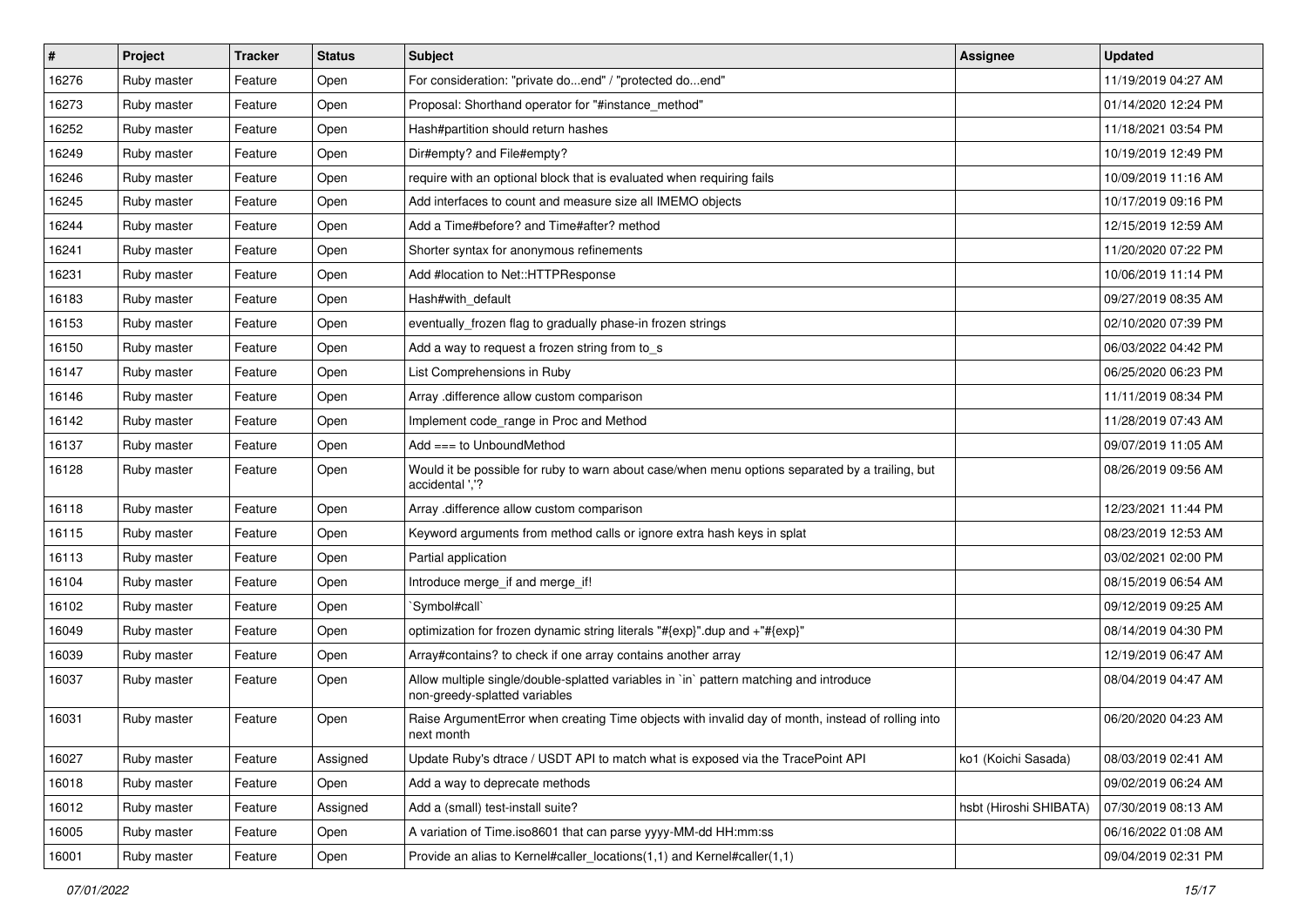| $\sharp$ | Project     | <b>Tracker</b> | <b>Status</b> | Subject                                                                                                   | Assignee                            | <b>Updated</b>      |
|----------|-------------|----------------|---------------|-----------------------------------------------------------------------------------------------------------|-------------------------------------|---------------------|
| 15999    | Ruby master | Feature        | Open          | KeyError#inspect does not contain receiver and key                                                        |                                     | 07/14/2019 07:31 AM |
| 15991    | Ruby master | Feature        | Open          | Allow questionmarks in variable names                                                                     | matz (Yukihiro<br>Matsumoto)        | 07/30/2019 03:57 AM |
| 15948    | Ruby master | Feature        | Open          | ENV.update takes multiple hashes as Hash#update                                                           |                                     | 06/21/2019 07:35 AM |
| 15945    | Ruby master | Feature        | Open          | Option to truncate in `String#ljust`, `String#rjust`, and `String#center`                                 |                                     | 06/20/2019 02:39 PM |
| 15940    | Ruby master | Feature        | Open          | Coerce symbols internal fstrings in UTF8 rather than ASCII to better share memory with string<br>literals | naruse (Yui NARUSE)                 | 07/30/2019 04:17 AM |
| 15939    | Ruby master | Feature        | Assigned      | Dump symbols reference to their fstr in ObjectSpace.dump()                                                | ko1 (Koichi Sasada)                 | 08/08/2019 09:38 PM |
| 15936    | Ruby master | Feature        | Open          | on_error in lieu of rescue, raise                                                                         |                                     | 06/21/2019 07:05 PM |
| 15931    | Ruby master | Feature        | Open          | encoding for CESU-8                                                                                       | naruse (Yui NARUSE)                 | 12/20/2019 05:42 AM |
| 15927    | Ruby master | Feature        | Open          | Allow string keys to be used for String#% and sprintf methods                                             |                                     | 06/17/2019 07:13 AM |
| 15922    | Ruby master | Feature        | Open          | Enumerable#partition(pattern)                                                                             |                                     | 06/14/2019 03:40 AM |
| 15918    | Ruby master | Feature        | Open          | Pattern matching for Set                                                                                  | ktsj (Kazuki Tsujimoto)             | 07/29/2019 08:12 AM |
| 15914    | Ruby master | Feature        | Open          | mkmf without libruby                                                                                      |                                     | 06/12/2019 12:43 PM |
| 15909    | Ruby master | Feature        | Open          | Improve Thread#exit documentation                                                                         |                                     | 06/09/2019 12:05 AM |
| 15899    | Ruby master | Feature        | Open          | String#before and String#after                                                                            |                                     | 11/04/2019 08:57 PM |
| 15881    | Ruby master | Feature        | Open          | Optimize deconstruct in pattern matching                                                                  | ktsj (Kazuki Tsujimoto)             | 12/25/2019 04:28 AM |
| 15879    | Ruby master | Feature        | Open          | Proposal: Time#to_i accepts :unit keyword                                                                 |                                     | 07/29/2019 07:32 AM |
| 15878    | Ruby master | Feature        | Assigned      | Make exit faster by not running GC                                                                        | ko1 (Koichi Sasada)                 | 07/29/2019 07:48 AM |
| 15864    | Ruby master | Feature        | Open          | Proposal: Add methods to determine if it is an infinite range                                             |                                     | 08/22/2019 07:36 AM |
| 15861    | Ruby master | Feature        | Open          | Correctly parse `file:c:/path/to/file` URIs                                                               |                                     | 05/18/2019 10:58 PM |
| 15854    | Ruby master | Feature        | Open          | Tracing instance variable assignment                                                                      | ko1 (Koichi Sasada)                 | 07/29/2019 07:13 AM |
| 15840    | Ruby master | Feature        | Open          | configuration path search                                                                                 |                                     | 05/11/2019 01:24 PM |
| 15837    | Ruby master | Feature        | Open          | Module#name_components                                                                                    | matz (Yukihiro<br>Matsumoto)        | 05/08/2019 10:29 AM |
| 15833    | Ruby master | Feature        | Open          | Some refactors for shared-root array                                                                      |                                     | 07/29/2019 07:13 AM |
| 15824    | Ruby master | Feature        | Open          | respond_to pattern for pattern match                                                                      |                                     | 10/06/2019 07:56 AM |
| 15817    | Ruby master | Feature        | Open          | Warnings for undef_method and remove_method on initialize()                                               |                                     | 05/02/2019 09:11 AM |
| 15815    | Ruby master | Feature        | Open          | Add option to raise NoMethodError for OpenStruct                                                          | marcandre (Marc-Andre<br>Lafortune) | 09/28/2020 02:11 AM |
| 15811    | Ruby master | Feature        | Open          | Propsing new method for comparing equality of 2 (float) numbers relatively                                |                                     | 07/29/2019 04:40 PM |
| 15804    | Ruby master | Feature        | Open          | A generic method to resolve the indexing on a sequence                                                    |                                     | 04/28/2019 12:54 PM |
| 15781    | Ruby master | Feature        | Open          | Unify Method List Introspection?                                                                          |                                     | 04/21/2019 11:16 PM |
| 15778    | Ruby master | Feature        | Open          | Expose an API to pry-open the stack frames in Ruby                                                        | ko1 (Koichi Sasada)                 | 08/29/2019 06:24 AM |